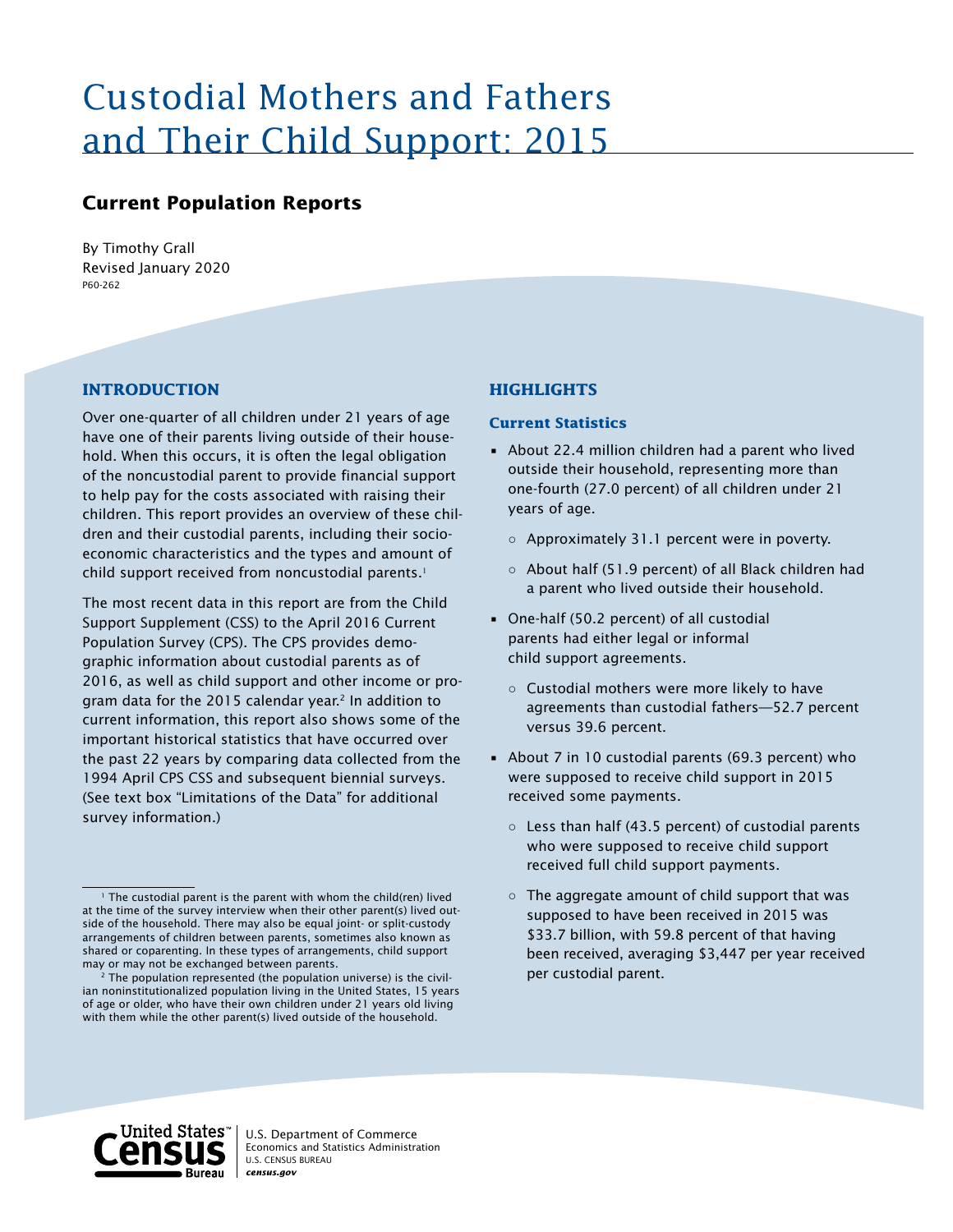#### **Limitations of the Data**

Since child support can be ordered by a court in some states until a child is 21 years old or completes college, this report covers parents' own children under 21, rather than applying the U.S. Census Bureau's usual definition of children as those under 18 years of age. Some children who do not live with any biological parent, such as those living with grandparents or foster parents, may also be eligible to receive child support but are not part of the universe in the Current Population Survey (CPS) Child Support Supplement (CSS).

Substantial changes made to the April CPS CSS in 1994 do not allow comparisons between these data and data collected before that year. These changes included refining the screening of potential respondents, restructuring the questionnaire to accommodate computerizing the survey, revising terminology that refers to types of child support agreements or awards, increasing the detail in questions about the amount of child support supposed to be received including overdue child support (back support), and adding new questions on pass-through payments (child support collected for public assistance recipients by a state enforcement office, some of which passes through to recipients).

The amount of child sup port payments received by recipients of Temporary Assistance to Needy Families, formerly known as Aid to Families with Dependent Children, is likely underreported because some states retain some or all child support collected on behalf of children of custodial parents.

Most households in the April CPS CSS sample also participated in the Annual Social and Economic Supplement (ASEC) to the 2016 CPS, where additional information, such as income and health insurance coverage in the preceding year, was also collected and matched to the respondent. The 2016 ASEC allocated a small portion (5,000 households) of its sample to those income and health insurance questions asked prior to the redesign in 2014, thus reducing the sample universe of matching April respondents. To account for this reduction in sample, a weighting adjustment was performed on all CSS weights to bring them back to population controls.

Additional information and detailed tables are available at the Child Support page on the Census Bureau's Web site at <www.census.gov/topics/families /child-support.publications.html>.

• Over half (61.3 percent) of custodial parents received some type of noncash support on behalf of their children from noncustodial parents.

# **Historical Statistics**

- Fathers have become more likely to be custodial parents over the past 22 years, increasing from 16.0 percent in 1994 to 19.6 percent in 2016.
- The proportion of custodial parents who were supposed to receive support, but received none, increased from 24.2 percent in 1993 to 30.7 percent in 2015.
- While the average child support that was supposed to be received in 2015 (\$5,760) was not statistically different than the average child support that

was supposed to be received in 1993 (\$5,786), the average amount received in 2015 (\$3,447) was lower than the average amount received in 1993 (\$3,778).3

- The proportion of custodial mothers who had child support agreements increased from 59.8 percent in 1994 to 64.2 percent in 2004, but has since decreased to 52.7 percent.
- About \$33.7 billion of child support was supposed to be received in 2015, a decrease of \$14.0 billion from 2003.
- The number of custodial parents who were supposed to receive child support decreased from

7.3 million in 2003 to 5.8 million in 2015.

# **CUSTODIAL PARENTS AND THEIR CHILDREN**

In April of 2016, an estimated 13.6 million parents (who are referred to as custodial parents in this report) lived with 22.4 million children under 21 years of age, while their other parent(s) lived outside the household (Table 1, Table 2).4

The 22.4 million children living with their custodial parent

<sup>3</sup> Amounts for 1993 are in constant 2015 dollars.

<sup>4</sup> The estimates in this report (which may be shown in text, figures, and tables) are based on responses from a sample of the population and may differ from actual values because of sampling variability or other factors. As a result, apparent differences between the estimates for two or more groups may not be statistically significant. All comparative statements have undergone statistical testing and are significant at the 90 percent confidence level, unless otherwise noted.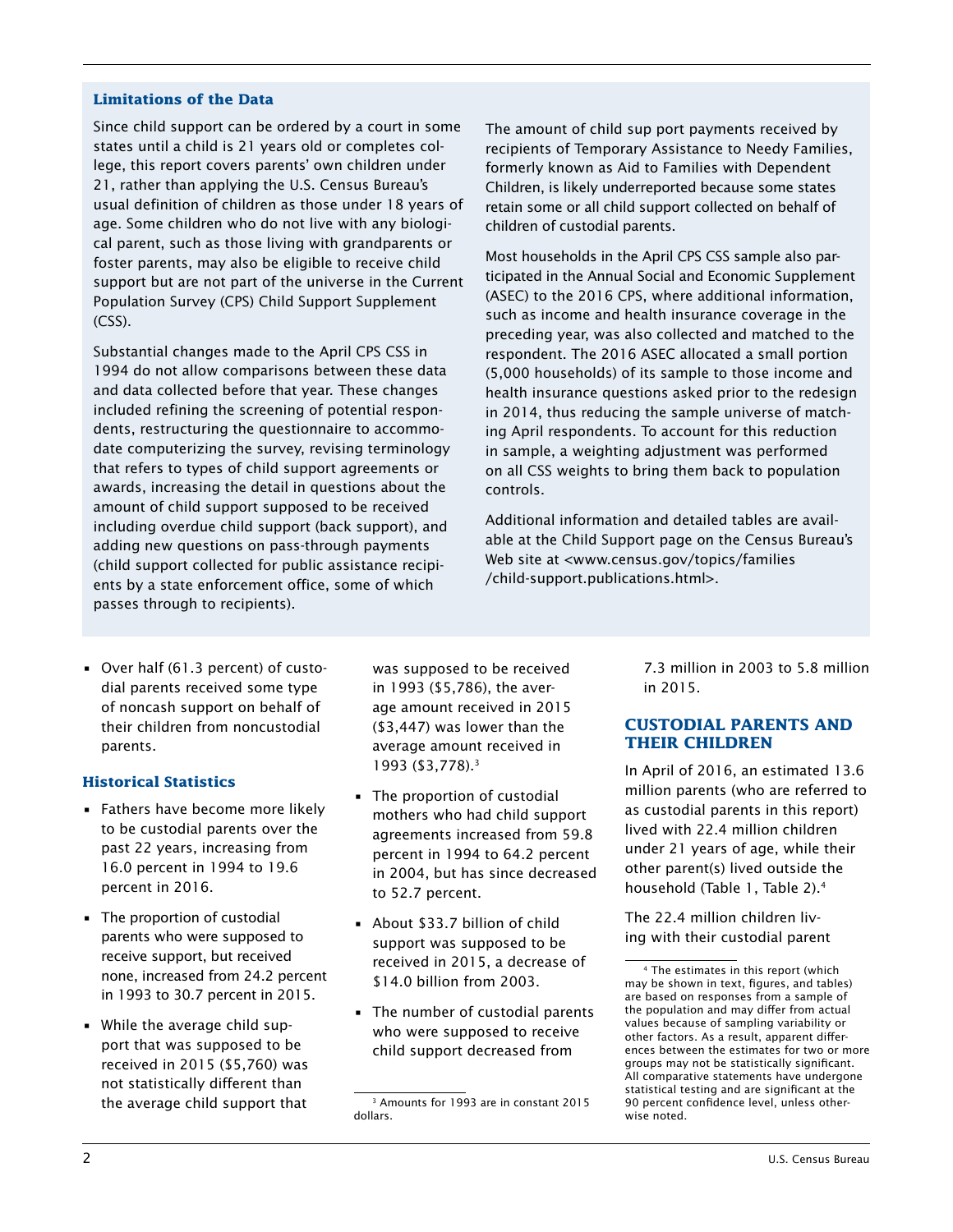#### Table 1. **Children Under 21 Years of Age by Family Type, Poverty Status, Race, and Hispanic Origin of Child: 2016**

(Numbers in thousands. Universe: People under 21 years of age living in families as of April 2016)

|                                                                       | Children in all family groups <sup>1</sup> |                              |         |                                     |         |  |  |  |  |  |
|-----------------------------------------------------------------------|--------------------------------------------|------------------------------|---------|-------------------------------------|---------|--|--|--|--|--|
| Characteristic                                                        |                                            | In custodial-parent families |         | Not in<br>custodial-parent families |         |  |  |  |  |  |
|                                                                       | Total                                      | Total                        | Percent | Total                               | Percent |  |  |  |  |  |
| Total children in families.                                           | 82,751                                     | 22,357                       | 27.0    | 60,394                              | 73.0    |  |  |  |  |  |
| <b>Race and Ethnicity of Child</b>                                    |                                            |                              |         |                                     |         |  |  |  |  |  |
|                                                                       | 60,297                                     | 13,824                       | 22.9    | 46.473                              | 77.1    |  |  |  |  |  |
| White alone, non-Hispanic                                             | 42,838                                     | 9,144                        | 21.3    | 33,694                              | 78.7    |  |  |  |  |  |
|                                                                       | 12,441                                     | 6,453                        | 51.9    | 5,988                               | 48.1    |  |  |  |  |  |
| Other race alone $\ldots \ldots \ldots \ldots \ldots \ldots \ldots$   | 5,861                                      | 878                          | 15.0    | 4,983                               | 85.0    |  |  |  |  |  |
| Hispanic (any race) $\dots\dots\dots\dots\dots\dots\dots\dots$        | 20,197                                     | 5,805                        | 28.7    | 14,392                              | 71.3    |  |  |  |  |  |
|                                                                       | 100.0                                      | 100.0                        | x       | 100.0                               | X       |  |  |  |  |  |
|                                                                       | 72.9                                       | 61.8                         | x       | 76.9                                | x       |  |  |  |  |  |
| White alone, non-Hispanic                                             | 51.8                                       | 40.9                         | X       | 55.8                                | x       |  |  |  |  |  |
| Black alone $\ldots \ldots \ldots \ldots \ldots \ldots \ldots \ldots$ | 15.0                                       | 28.9                         | x       | 9.9                                 | X       |  |  |  |  |  |
| Other race alone $\ldots \ldots \ldots \ldots \ldots \ldots \ldots$   | 7.1                                        | 3.9                          | X       | 8.3                                 | X       |  |  |  |  |  |
| Hispanic (any race) $\dots\dots\dots\dots\dots\dots\dots\dots$        | 24.4                                       | 26.0                         | x       | 23.8                                | X       |  |  |  |  |  |
| <b>Poverty Status</b>                                                 |                                            |                              |         |                                     |         |  |  |  |  |  |
| With family income below 2015 poverty level                           | 14,950                                     | 6,950                        | 46.5    | 8,000                               | 53.5    |  |  |  |  |  |
| Percent of total or family group total                                | 18.1                                       | 31.1                         | x       | 13.2                                | X       |  |  |  |  |  |

X Not applicable.

1 Excludes families where a child under 21 years old is listed as the family reference person or is a spouse of the family reference person. Source: U.S. Census Bureau, Current Population Survey, April 2016.

represented over one-fourth (27.0 percent) of all 82.8 million children under 21 years old living in families.<sup>5</sup>

Approximately half (51.9 percent) of all Black children lived in families with their custodial parent while their other parent lived outside their household, more than twice as large as the proportion of White

children (22.9 percent).<sup>6</sup> Among children of other races—including American Indian and Alaska Native, Asian, or Native Hawaiian and Other Pacific Islander—15.0 percent

6 Federal surveys give respondents the option of reporting more than one race. Therefore, two basic ways of defining a race group are possible. A group, such as White may be defined as those who reported White and no other race (the race-alone or singlerace concept) or as those who reported White regardless of whether they also reported another race (the race-alone-or-in-combination concept). The body of this report (text, figures, and most tables) shows data for people who reported they were the single race White, the single race White and not Hispanic or Latino, the single race Black or African American, and the single race Other that includes American Indian and Alaska Native, Asian, Native Hawaiian and Other Pacific Islander. In this report Black refers to Black or African American. Use of the singlerace population does not imply that it is the preferred method of presenting or analyzing data. The U.S. Census Bureau uses a variety of approaches. See Detailed Table 11 at <www.census.gov/data/tables/2015 /demo/families/p60-262-tables.html> for a listing of custodial parents by race alone or in combination.

lived in custodial-parent families. Over one-quarter (28.7 percent) of Hispanic children, who may be any race, lived with their custodial parent in 2016 (Table 1).

#### **DEMOGRAPHIC CHARACTERISTICS**

In 2016, about 4 of every 5 (80.4 percent) of the 13.6 million custodial parents were mothers, while 1 of every 5 custodial parents were fathers (19.6 percent) (Table 2).

Custodial fathers tended to be older than custodial mothers. Over half (55.2 percent) of custodial fathers were 40 years old or older, while the proportion for custodial mothers was 40.1 percent (Detailed Table 4).

Less than half (43.7 percent) of custodial mothers were non-Hispanic White, 29.3 percent were Black, and

<sup>&</sup>lt;sup>5</sup> A family is a group of two people or more (one of whom is the householder) related by birth, marriage, or adoption and residing together; all such people (including related subfamily members) are considered as members of one family. Beginning with the 1980 CPS, unrelated subfamilies (referred to in the past as secondary families) are no longer included in the count of families, nor are the members of unrelated subfamilies included in the count of family members. See Detailed Table 10 at <www.census.gov/data /tables/2015/demo/families/p60-262 -tables.html>. All detailed tables referenced in this report are available online at <www.census.gov/topics/families/child -support.tables.html>.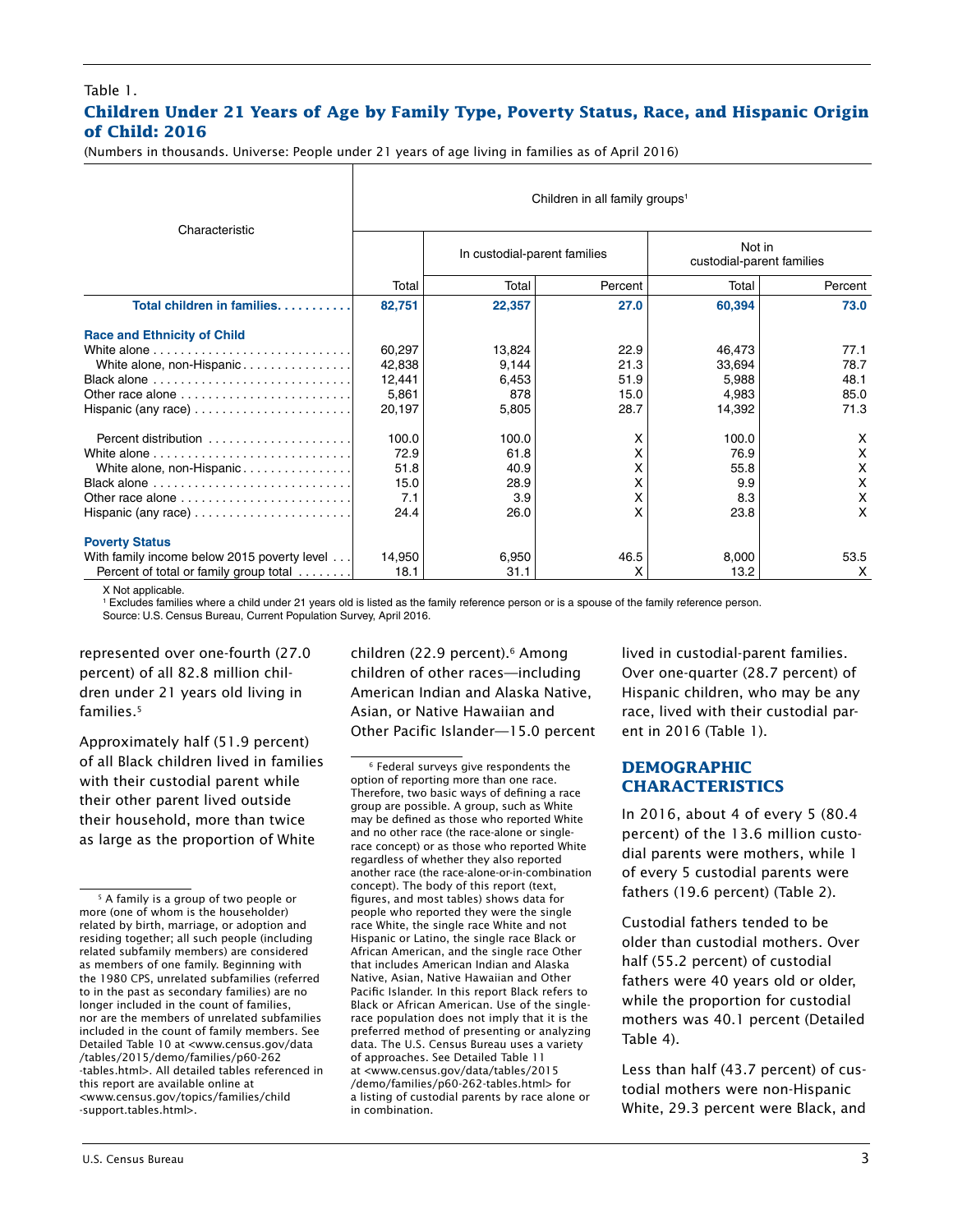

23.7 percent were of Hispanic origin. Custodial fathers were more likely than custodial mothers to be non-Hispanic White (59.2 percent) and less likely to be Black (15.8 percent). The proportion of custodial fathers who were Hispanic (19.1 percent) was not statistically different from the proportion of custodial mothers who were Hispanic (Detailed Table 4).7

The distribution of custodial parents by marital status differed between mothers and fathers. Custodial mothers were more likely to have never married (42.6 percent) than either to have been divorced (28.9 percent), currently married (15.7 percent), separated (11.7 percent), or widowed (1.2 percent). Custodial fathers were more likely than mothers to be divorced (38.8 percent) and less likely to be never married (32.9 percent). The proportions of custodial fathers who were currently married (16.3 percent), separated (11.1 percent), and widowed (0.9 percent) were not statistically different from the corresponding

proportions for custodial mothers (Detailed Table 4).8

While the majority of custodial parents had one child (55.2 percent), custodial mothers were more likely than custodial fathers to have two or more own children living with them in 2016 (46.4 percent and 38.0 percent, respectively). Custodial parents with one child had a family poverty rate of 20.5 percent. The poverty rate for custodial parents with two or more children was higher at 34.4 percent. Among custodial parents who had one child, 12.4 percent of parents had less than a high school education and 19.4 percent had obtained a bachelor's degree or higher. For custodial parents with two or more children, 15.2 percent had less than a high school education and 18.8 percent had a bachelor's degree or more. A higher proportion of custodial parents with one child were 40 years old or older (47.9 percent) than custodial parents with two or more children (37.1 percent) (Detailed Table 12).9

<sup>9</sup> The proportion of custodial parents with one child and a bachelor's degree or higher (19.4 percent) was not statistically different from the proportion with two or more children and a bachelor's degree (18.8 percent). The proportion of custodial fathers with two or more children (38.0 percent) was not statistically different from the proportion of custodial parents with two or more children and aged 40 or older (37.1 percent). The proportion of custodial mothers with two or more children (46.4 percent) was not statistically different from the proportion of custodial parents with one child and aged 40 or older (47.9 percent).

<sup>7</sup> The proportion of custodial fathers who were Black (15.8 percent) was not statistically different from the proportion of custodial fathers who were Hispanic (19.1 percent). Hispanics may be any race and in this report, data for Hispanics overlap slightly with data for the Black population. Based on the 2016 CPS April supplement, 7.1 percent of Black custodial parents were Hispanic. Data for the separate American Indian and Alaska Native populations and the Native Hawaiian and Other Pacific Islander population are not shown in this report because of their small sample size.

<sup>8</sup> The current marital status of widowed includes custodial parents who have children whose parents are not the deceased spouse. The proportion of never married custodial mothers (42.6 percent) was not statistically different from the proportion of divorced custodial fathers (38.8 percent). The proportion of never married custodial fathers (32.9 percent) was not statistically different from the proportion of divorced custodial mothers (28.9 percent). The proportion of custodial fathers who were never married (32.9 percent) was not statistically different from the proportion who were divorced (38.8 percent).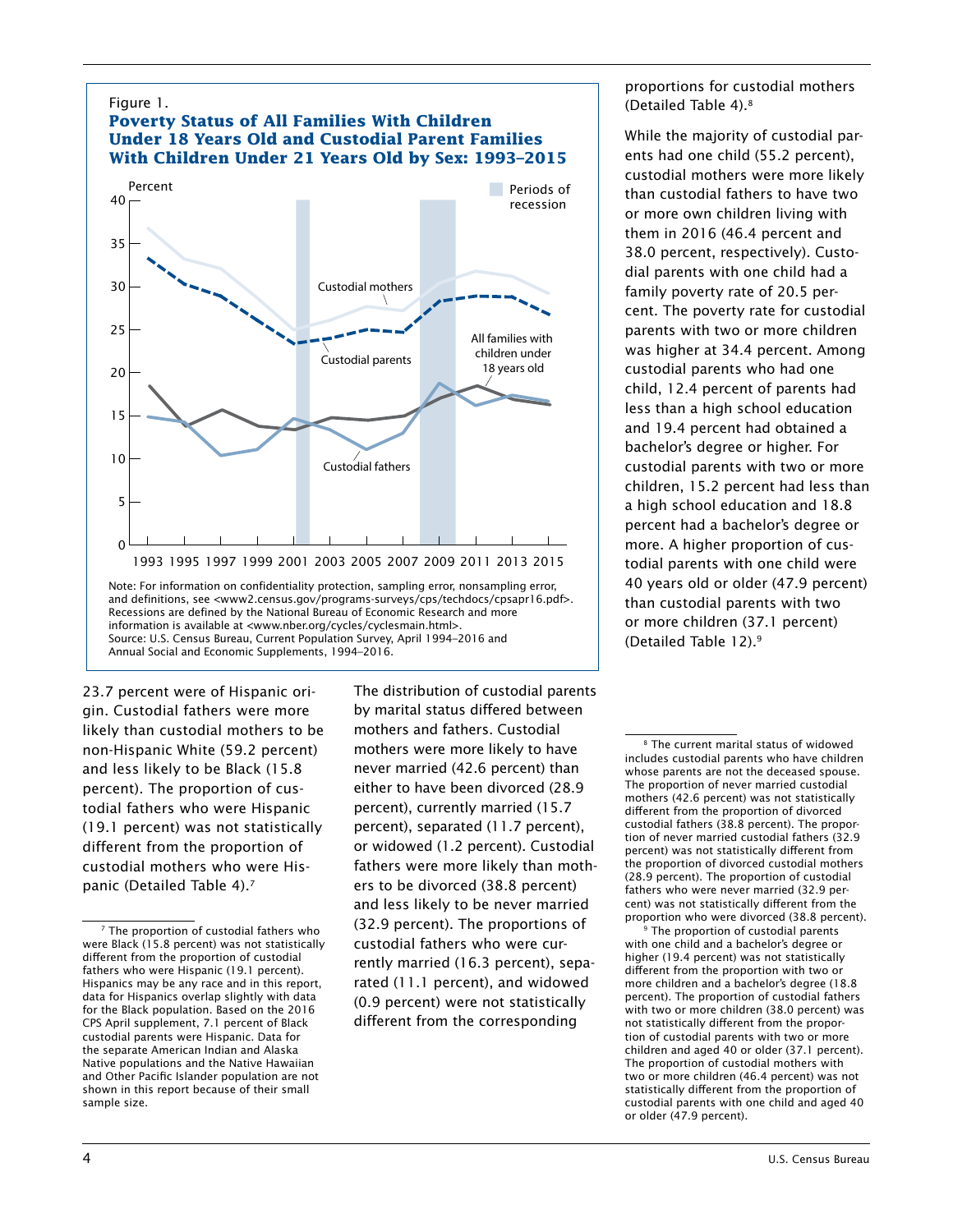| Figure 2.<br><b>Employment Status of Custodial Parents by Sex and Poverty Status: 1993-2015</b><br>(In percent) |                                        |      |      |              |      |      |      |  |  |  |  |  |
|-----------------------------------------------------------------------------------------------------------------|----------------------------------------|------|------|--------------|------|------|------|--|--|--|--|--|
|                                                                                                                 | Full-time, year-round                  |      |      | Did not work |      |      |      |  |  |  |  |  |
|                                                                                                                 | <b>Custodial fathers</b><br>70.2       |      |      |              |      |      |      |  |  |  |  |  |
| 1993                                                                                                            |                                        | 20.5 | 9.3  |              |      |      |      |  |  |  |  |  |
| 1995                                                                                                            |                                        | 71.1 |      |              |      |      |      |  |  |  |  |  |
| 1997                                                                                                            |                                        | 76.9 |      |              |      |      |      |  |  |  |  |  |
| 1999                                                                                                            |                                        | 75.4 |      |              | 15.9 | 8.7  |      |  |  |  |  |  |
| 2001                                                                                                            |                                        | 71.7 |      |              | 19.6 | 8.7  |      |  |  |  |  |  |
| 2003                                                                                                            |                                        | 70.6 |      |              | 19.2 |      | 10.2 |  |  |  |  |  |
| 2005                                                                                                            |                                        | 73.7 |      |              |      | 18.4 | 7.9  |  |  |  |  |  |
| 2007                                                                                                            |                                        | 71.7 |      |              | 18.5 |      | 9.8  |  |  |  |  |  |
| 2009                                                                                                            | 60.7                                   |      |      |              | 24.3 |      | 5.0  |  |  |  |  |  |
| 2011                                                                                                            | 65.9                                   |      |      |              | 19.7 |      | 4.4  |  |  |  |  |  |
| 2013                                                                                                            | 67.4                                   |      |      |              | 20.6 |      | 12.0 |  |  |  |  |  |
| 2015                                                                                                            | 68.2                                   |      |      |              | 18.4 |      | 13.4 |  |  |  |  |  |
|                                                                                                                 | <b>Custodial mothers</b>               |      |      |              |      |      |      |  |  |  |  |  |
| 1993                                                                                                            | 40.9                                   |      | 31.5 |              |      | 27.6 |      |  |  |  |  |  |
| 1995                                                                                                            | 44.3                                   |      | 30.9 |              |      | 24.8 |      |  |  |  |  |  |
| 1997                                                                                                            | 46.8                                   |      |      | 31.8         |      | 21.4 |      |  |  |  |  |  |
| 1999                                                                                                            | 49.8                                   |      |      | 32.2         |      | 18.0 |      |  |  |  |  |  |
| 2001                                                                                                            | 52.3                                   |      |      | 29.7         |      |      | 18.0 |  |  |  |  |  |
| 2003                                                                                                            | 50.5                                   |      |      | 29.6         |      | 19.9 |      |  |  |  |  |  |
| 2005                                                                                                            | 50.1                                   |      |      |              |      | 21.4 |      |  |  |  |  |  |
| 2007                                                                                                            | 49.8                                   |      |      | 29.7         |      | 20.5 |      |  |  |  |  |  |
| 2009                                                                                                            | 47.1                                   |      |      | 28.9         |      | 24.0 |      |  |  |  |  |  |
| 2011                                                                                                            | 47.0                                   |      |      | 28.8         |      | 24.2 |      |  |  |  |  |  |
| 2013                                                                                                            | 45.9                                   |      |      | 30.8         |      | 23.2 |      |  |  |  |  |  |
| 2015                                                                                                            | 50.0                                   |      |      | 30.2         |      | 19.9 |      |  |  |  |  |  |
|                                                                                                                 | <b>Custodial parents below poverty</b> |      |      |              |      |      |      |  |  |  |  |  |
| 1993                                                                                                            | 11.5                                   | 35.9 |      |              | 52.6 |      |      |  |  |  |  |  |
| 1995                                                                                                            | 14.1                                   | 36.9 |      |              | 49.0 |      |      |  |  |  |  |  |
| 1997                                                                                                            | 13.3                                   | 42.7 |      |              |      | 44.0 |      |  |  |  |  |  |
| 1999                                                                                                            | 16.2                                   | 46.4 |      |              | 37.4 |      |      |  |  |  |  |  |
| 2001                                                                                                            | 18.4                                   | 42.5 |      |              | 39.1 |      |      |  |  |  |  |  |
| 2003                                                                                                            | 15.7                                   | 42.2 |      |              | 42.1 |      |      |  |  |  |  |  |
| 2005                                                                                                            | 14.9                                   | 38.8 |      |              | 46.3 |      |      |  |  |  |  |  |
| 2007                                                                                                            | 17.7                                   | 39.1 |      |              | 43.2 |      |      |  |  |  |  |  |
| 2009                                                                                                            | 15.1                                   | 38.1 |      |              | 46.8 |      |      |  |  |  |  |  |
| 2011                                                                                                            | 15.1                                   | 35.9 |      | 49.0         |      |      |      |  |  |  |  |  |
| 2013                                                                                                            | 15.8                                   | 39.3 |      | 44.9         |      |      |      |  |  |  |  |  |
| 2015                                                                                                            | 15.5                                   | 41.0 |      |              | 43.5 |      |      |  |  |  |  |  |

Note: For information on confidentiality protection, sampling error, nonsampling error, and definitions, see <www2.census.gov/programs-surveys/cps/techdocs/cpsapr16.pdf>. Source: U.S. Census Bureau, Current Population Survey, April 1994–2016.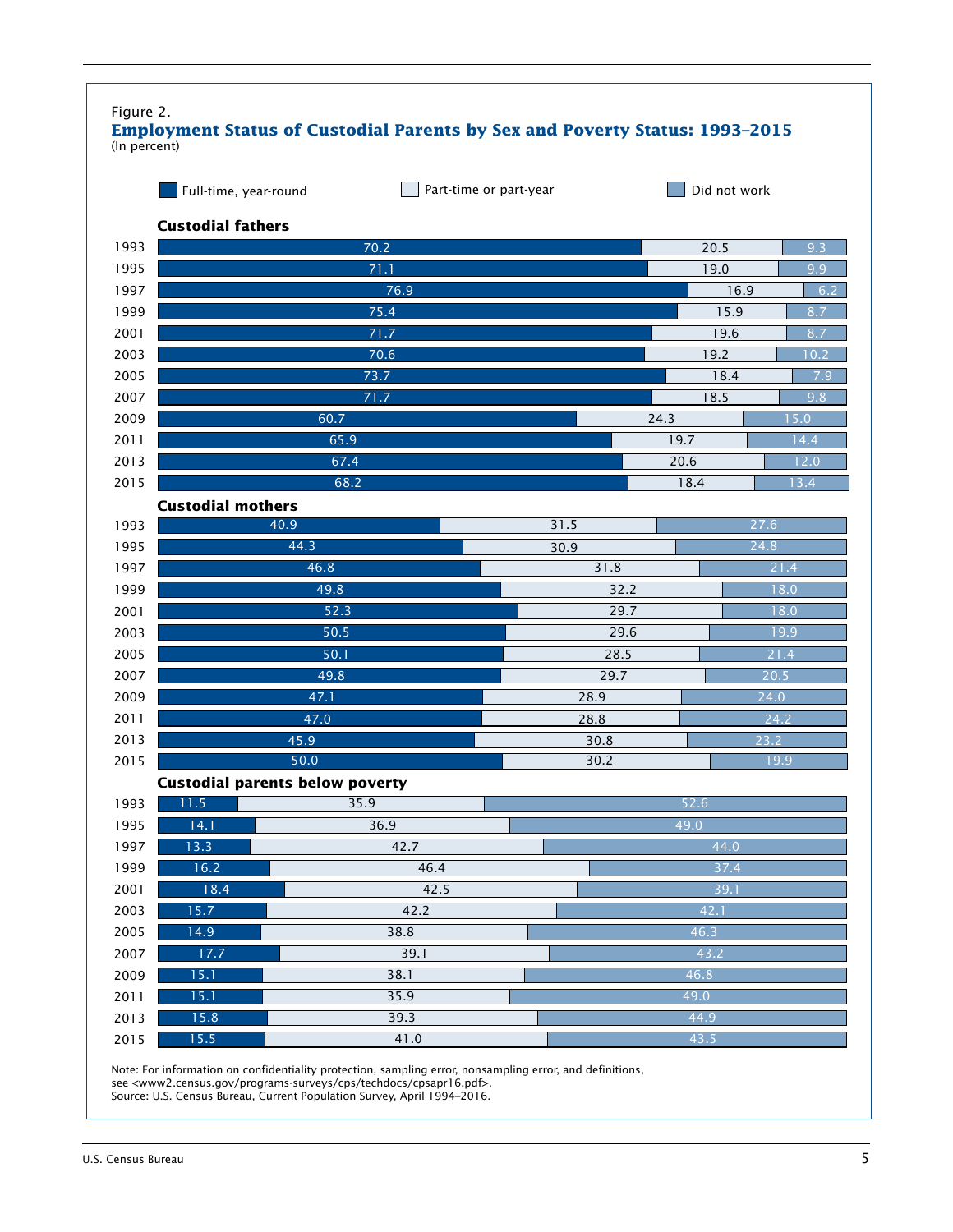#### Table 2.

#### **Comparison of Custodial Parent Population and Those With Child Support Agreements, Supposed to Receive Child Support, and Received Child Support: 1993–2015**

(Numbers in thousands as of spring of the following year. Parents living with own children under 21 years of age whose other parent is not living in the home. Amounts in 2015 dollars. For information on confidentiality protection, sampling error, nonsampling error, and definitions, see *www2.census.gov/programs-surveys/cps/techdocs/cpsapr16.pdf*)

| Characteristic                       | 2015   | 2013   | 2011   | 2009   | 2007   | 2005   | 2003   | 2001   | 1999   | 1997   | 1995   | 1993   |
|--------------------------------------|--------|--------|--------|--------|--------|--------|--------|--------|--------|--------|--------|--------|
| <b>ALL CUSTODIAL PARENTS</b>         |        |        |        |        |        |        |        |        |        |        |        |        |
|                                      | 13,573 | 13,416 | 14,440 | 13,672 | 13,743 | 13,605 | 13,951 | 13,383 | 13,529 | 13,949 | 13,715 | 13,690 |
| With child support agreements        | 6,807  | 6,528  | 7.057  | 6.914  | 7.428  | 7.802  | 8.376  | 7,916  | 7,945  | 7.876  | 7.967  | 7.800  |
|                                      | 50.2   | 48.7   | 48.9   | 50.6   | 54.0   | 57.3   | 60.0   | 59.1   | 58.7   | 56.5   | 58.1   | 57.0   |
| Supposed to receive child support.   | 5,845  | 5,697  | 6,262  | 5,897  | 6,375  | 6,809  | 7,256  | 6,924  | 6,791  | 7,018  | 6,958  | 6,688  |
| Average child support supposed       |        |        |        |        |        |        |        |        |        |        |        |        |
|                                      |        |        |        |        |        |        |        |        |        |        |        |        |
| to be received (in dollars)          | 5,760  | 5,875  | 6,378  | 6,578  | 6,116  | 6,777  | 6,577  | 6,752  | 6,766  | 6,110  | 6,286  | 5,786  |
| Average child support received       |        |        |        |        |        |        |        |        |        |        |        |        |
| $(in$ dollars $)$                    | 3,447  | 4,022  | 3,974  | 4,014  | 3,834  | 4,421  | 4,509  | 4,230  | 3,972  | 4,071  | 4,142  | 3,778  |
| Received any child support           | 4,049  | 4,222  | 4,641  | 4,174  | 4,864  | 5,259  | 5,548  | 5,119  | 5,005  | 5,282  | 5,269  | 5,070  |
|                                      | 69.3   | 74.1   | 74.1   | 70.8   | 76.3   | 77.2   | 76.5   | 73.9   | 73.7   | 75.3   | 75.7   | 75.8   |
| Received full amount of              |        |        |        |        |        |        |        |        |        |        |        |        |
| child support                        | 2,543  | 2.595  | 2.716  | 2.428  | 2.986  | 3.192  | 3,290  | 3.093  | 3.066  | 3.240  | 2,945  | 2,466  |
|                                      | 43.5   | 45.6   | 43.4   | 41.2   | 46.8   | 46.9   | 45.3   | 44.7   | 45.1   | 46.2   | 42.3   | 36.9   |
| Not awarded child support            | 6,766  | 6,891  | 7,383  | 6,759  | 6,315  | 5,803  | 5,576  | 5,466  | 5,584  | 6,074  | 5,747  | 5,889  |
|                                      |        |        |        |        |        |        |        |        |        |        |        |        |
| <b>CUSTODIAL MOTHERS</b>             |        |        |        |        |        |        |        |        |        |        |        |        |
|                                      | 10,918 | 11,069 | 11,797 | 11,237 | 11,356 | 11,406 | 11,587 | 11,291 | 11,499 | 11,872 | 11,607 | 11,505 |
| With child support agreements        | 5,756  | 5,879  | 6,297  | 6.174  | 6,463  | 7.002  | 7,436  | 7,110  | 7,150  | 7.080  | 7,123  | 6,878  |
|                                      | 52.7   | 53.1   | 53.4   | 54.9   | 56.9   | 61.4   | 64.2   | 63.0   | 62.2   | 59.6   | 61.4   | 59.8   |
| Supposed to receive child support.   | 4,961  | 5.049  | 5,588  | 5,278  | 5,551  | 6,131  | 6,516  | 6,212  | 6,133  | 6,342  | 6,224  | 5,913  |
| Average child support supposed       |        |        |        |        |        |        |        |        |        |        |        |        |
| to be received (in dollars)          | 5,789  | 5,790  | 6.444  | 6,625  | 6.134  | 6,869  | 6,670  | 7,751  | 6,833  | 6.138  | 6,392  | 5,862  |
| Average child support received       |        |        |        |        |        |        |        |        |        |        |        |        |
| (in dollars)                         | 3,491  | 3,908  | 4,070  | 4,090  | 3,835  | 4,442  | 4,612  | 4,501  | 4,082  | 4.096  | 4,193  | 3,846  |
| Received any child support           | 3,530  | 3,743  | 4,182  | 3,723  | 4,253  | 4,754  | 5,018  | 4,639  | 4,578  | 4.802  | 4,742  | 4,501  |
|                                      | 71.2   | 74.1   | 74.8   | 70.5   | 76.6   | 77.5   | 77.0   | 74.7   | 74.6   | 75.7   | 76.2   | 76.1   |
| Received full amount of              |        |        |        |        |        |        |        |        |        |        |        |        |
| child support                        | 2,229  | 2,331  | 2,438  | 2,217  | 2,615  | 2.900  | 2,948  | 2,815  | 2,818  | 2.945  | 2.674  | 2,178  |
|                                      | 44.9   | 46.2   | 43.6   | 42.0   | 47.1   | 47.3   | 45.2   | 45.3   | 45.9   | 46.4   | 43.0   | 36.8   |
| Not awarded child support            | 5,162  | 5,280  | 5,499  | 5,063  | 4.893  | 4,404  | 4,151  | 4,181  | 4,349  | 4,792  | 4,484  | 4,627  |
|                                      |        |        |        |        |        |        |        |        |        |        |        |        |
| <b>CUSTODIAL FATHERS</b>             |        |        |        |        |        |        |        |        |        |        |        |        |
|                                      |        |        |        |        |        |        |        |        |        |        |        |        |
|                                      | 2.655  | 2,350  | 2.643  | 2,435  | 2,387  | 2.199  | 2.364  | 2,092  | 2.030  | 2.077  | 2,108  | 2,184  |
| With child support agreements        | 1,051  | 739    | 760    | 740    | 965    | 800    | 940    | 807    | 795    | 796    | 844    | 922    |
|                                      | 39.6   | 31.4   | 28.8   | 30.4   | 40.4   | 36.4   | 39.8   | 38.6   | 39.2   | 38.3   | 40.0   | 42.2   |
| Supposed to receive child support. . | 884    | 648    | 674    | 619    | 825    | 678    | 740    | 712    | 658    | 676    | 733    | 775    |
| Average child support supposed       |        |        |        |        |        |        |        |        |        |        |        |        |
| to be received (in dollars)          | 5,600  | 6.548  | 5,825  | 6,187  | 5.989  | 5,941  | 5,762  | 5,651  | 6.140  | 5,839  | 5,374  | 5,211  |
| Average child support received       |        |        |        |        |        |        |        |        |        |        |        |        |
| $(in$ dollars $)$                    | 3,200  | 4.906  | 3,177  | 3,379  | 3.822  | 4,237  | 3.604  | 3,857  | 2,934  | 3.849  | 3,717  | 3,265  |
| Received any child support           | 519    | 479    | 459    | 451    | 611    | 505    | 530    | 480    | 427    | 479    | 527    | 569    |
|                                      | 58.7   | 73.9   | 68.1   | 72.9   | 74.1   | 74.5   | 71.6   | 67.4   | 64.9   | 70.9   | 71.9   | 73.4   |
| Received full amount of              |        |        |        |        |        |        |        |        |        |        |        |        |
| child support                        | 314    | 264    | 279    | 211    | 371    | 292    | 342    | 278    | 248    | 295    | 270    | 288    |
|                                      | 35.5   | 40.7   | 41.4   | 34.1   | 45.0   | 43.1   | 46.2   | 39.0   | 37.7   | 43.6   | 36.8   | 37.2   |
| Not awarded child support.           | 1.604  | 1.610  | 1.883  | 1.695  | 1.422  | 1.399  | 1.424  | 1.285  | 1,235  | 1.281  | 1.263  | 1.262  |

Note: All child support income amounts are adjusted to reflect 2015 dollars using the CPS-U-RS. For more information on the CPI, go to <www.bls.gov/cpi /cpirsdc.htm>.

Source: U.S. Census Bureau, Current Population Survey, April 1994–2016.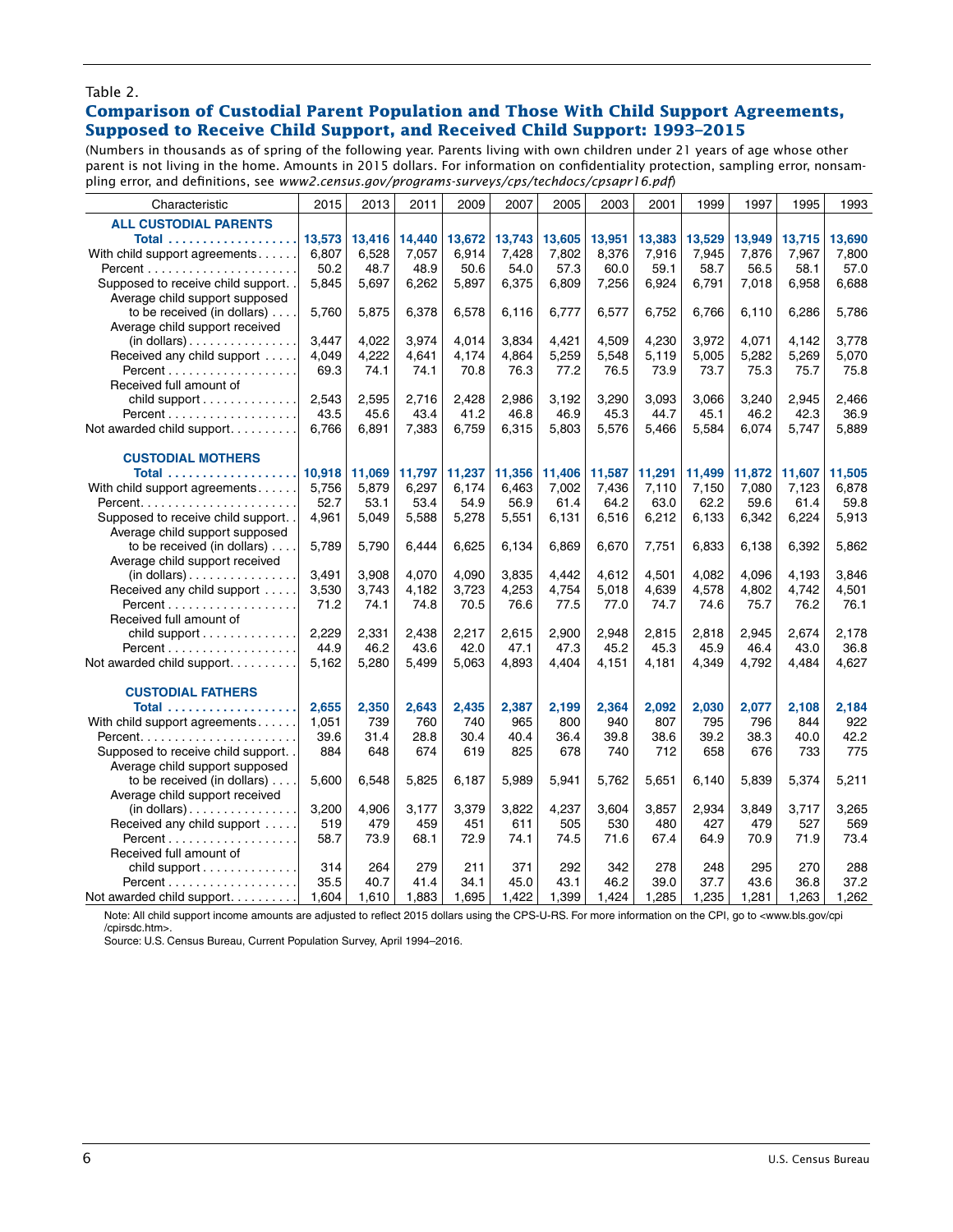#### Table 3.

# **Demographic Characteristics of Custodial Parents by Agreement Status and Payments Received: 2015**

(Numbers in thousands as of spring 2016. Parents living with own children under 21 years of age whose other parent is not living in the home. For information on confidentiality protection, sampling error, nonsampling error, and definitions, see *www2.census.gov/programs-surveys/cps/techdocs/cpsapr16.pdf*)

|                                                        |                | With child support agreements or awards            |              |                |                        |                     |                     |                          |              |                             |              |  |
|--------------------------------------------------------|----------------|----------------------------------------------------|--------------|----------------|------------------------|---------------------|---------------------|--------------------------|--------------|-----------------------------|--------------|--|
|                                                        |                | Supposed to receive child support payments in 2015 |              |                |                        |                     |                     |                          |              |                             |              |  |
| Characteristic                                         |                |                                                    |              |                | Average<br>sup-        |                     |                     | Received all<br>payments |              | Did not receive<br>payments |              |  |
|                                                        | Total          | Total                                              | Percent      | Total          | posed<br>to<br>receive | Average<br>received | Percent<br>received | Total                    | Percent      | Total                       | Percent      |  |
| <b>ALL CUSTODIAL PARENTS</b>                           |                |                                                    |              |                |                        |                     |                     |                          |              |                             |              |  |
| Total                                                  | 13,573         | 6,807                                              | 50.2         | 5,845          | \$5,760                | \$3,447             | 59.8                | 2,543                    | 43.5         | 1,796                       | 30.7         |  |
| Standard error                                         | 311            | 222                                                | 1.2          | 206            | \$136                  | \$126               | 1.8                 | 137                      | 1.8          | 115                         | 1.6          |  |
| <b>Sex</b>                                             |                |                                                    |              |                |                        |                     |                     |                          |              |                             |              |  |
| Male                                                   | 2,655          | 1,051                                              | 39.6         | 884            | \$5,600                | \$3,200             | 57.1                | 314                      | 35.5         | 365                         | 41.3         |  |
| Female                                                 | 10,918         | 5,756                                              | 52.7         | 4,961          | \$5,789                | \$3,491             | 60.3                | 2,229                    | 44.9         | 1,431                       | 28.8         |  |
|                                                        |                |                                                    |              |                |                        |                     |                     |                          |              |                             |              |  |
| Age                                                    |                |                                                    |              |                |                        |                     |                     |                          |              |                             |              |  |
| Under 30 years                                         | 2,908<br>4,820 | 1,349<br>2,565                                     | 46.4<br>53.2 | 1,178<br>2,253 | \$4,013<br>\$5,555     | \$2,098<br>\$2,976  | 52.3<br>53.6        | 459<br>823               | 39.0<br>36.5 | 436<br>731                  | 37.0<br>32.4 |  |
| 30 to 39 years<br>40 years and over                    | 5,844          | 2,893                                              | 49.5         | 2,414          | \$6,804                | \$4,545             | 66.8                | 1,261                    | 52.2         | 629                         | 26.1         |  |
|                                                        |                |                                                    |              |                |                        |                     |                     |                          |              |                             |              |  |
| Race and Ethnicity <sup>1</sup>                        |                |                                                    |              |                |                        |                     |                     |                          |              |                             |              |  |
| White alone                                            | 8,948          | 4,685                                              | 52.4         | 4,067          | \$6,282                | \$3,830             | 61.0                | 1,819                    | 44.7         | 1,235                       | 30.4         |  |
| White alone, not Hispanic                              | 6,344          | 3,555                                              | 56.0         | 3,078          | \$6,355                | \$3,962             | 62.3                | 1,436                    | 46.7         | 863                         | 28.0         |  |
| Black alone                                            | 3,621          | 1,668                                              | 46.1         | 1,393          | \$4,295                | \$2,427             | 56.5                | 578                      | 41.5         | 434                         | 31.2         |  |
| Hispanic (any race) $\ldots \ldots \ldots$             | 3,097          | 1,413                                              | 45.6         | 1,245          | \$5,834                | \$3,204             | 54.9                | 466                      | 37.4         | 469                         | 37.7         |  |
| <b>Current Marital Status<sup>2</sup></b>              |                |                                                    |              |                |                        |                     |                     |                          |              |                             |              |  |
| Married                                                | 2,142          | 1,158                                              | 54.1         | 1,021          | \$5,752                | \$3,483             | 60.6                | 428                      | 41.9         | 327                         | 32.0         |  |
| Divorced                                               | 4,186          | 2,283                                              | 54.5         | 1,959          | \$6,965                | \$4,543             | 65.2                | 999                      | 51.0         | 495                         | 25.3         |  |
| Separated                                              | 1,570          | 670                                                | 42.7         | 527            | \$6,412                | \$4,650             | 72.5                | 273                      | 51.8         | 127                         | 24.1         |  |
| Never married                                          | 5,525          | 2,636                                              | 47.7         | 2,298          | \$4,615                | \$2,229             | 48.3                | 825                      | 35.9         | 848                         | 36.9         |  |
| <b>Educational Attainment</b>                          |                |                                                    |              |                |                        |                     |                     |                          |              |                             |              |  |
| Less than high school diploma                          | 1,854          | 824                                                | 44.4         | 672            | \$4,673                | \$2,168             | 46.4                | 262                      | 39.0         | 242                         | 36.0         |  |
| High school graduate.                                  | 4,367          | 2,138                                              | 49.0         | 1,814          | \$4,917                | \$2,726             | 55.4                | 677                      | 37.3         | 575                         | 31.7         |  |
| Less than 4 years of college $\dots$ .                 | 4,757          | 2,396                                              | 50.4         | 2,120          | \$5,743                | \$3,332             | 58.0                | 911                      | 43.0         | 664                         | 31.3         |  |
| Bachelors degree or more                               | 2,595          | 1,449                                              | 55.8         | 1,240          | \$7,613                | \$5,393             | 70.8                | 694                      | 56.0         | 315                         | 25.4         |  |
|                                                        |                |                                                    |              |                |                        |                     |                     |                          |              |                             |              |  |
| <b>Selected Characteristics</b><br>Family income below |                |                                                    |              |                |                        |                     |                     |                          |              |                             |              |  |
| 2015 poverty level                                     | 3,631          | 1,788                                              | 49.2         | 1,560          | \$4,926                | \$2,698             | 54.8                | 612                      | 39.2         | 509                         | 32.6         |  |
| Worked full-time, year-round                           | 7,265          | 3,585                                              | 49.3         | 3,042          | \$5,960                | \$3,842             | 64.5                | 1,395                    | 45.9         | 900                         | 29.6         |  |
| Public assistance program                              |                |                                                    |              |                |                        |                     |                     |                          |              |                             |              |  |
| $participation3$                                       | 6,110          | 3,000                                              | 49.1         | 2,573          | \$4,815                | \$2,530             | 52.5                | 958                      | 37.2         | 834                         | 32.4         |  |
| With 1 child                                           | 7,499          | 3,338                                              | 44.5         | 2,808          | \$5,117                | \$2,978             | 58.2                | 1,225                    | 43.6         | 925                         | 32.9         |  |
| With 2 or more children                                | 6,074          | 3,468                                              | 57.1         | 3,037          | \$6,355                | \$3,881             | 61.1                | 1,319                    | 43.4         | 871                         | 28.7         |  |
| Child had contact with other                           |                |                                                    |              |                |                        |                     |                     |                          |              |                             |              |  |
| parent in 2015<br>Child had no contact with other      | 8,905          | 4,715                                              | 52.9         | 4,017          | \$6,119                | \$3,981             | 65.1                | 1,958                    | 48.7         | 1,057                       | 26.3         |  |
| parent in 2015 $\ldots$                                | 4,668          | 2,092                                              | 44.8         | 1,828          | \$4,971                | \$2,274             | 45.7                | 585                      | 32.0         | 739                         | 40.4         |  |
| Court ordered physical or                              |                |                                                    |              |                |                        |                     |                     |                          |              |                             |              |  |
| legal joint custody                                    | 3,429          | 2,079                                              | 60.6         | 1,770          | \$6,697                | \$4,631             | 69.2                | 907                      | 51.2         | 454                         | 25.6         |  |

1 Includes those reporting one race alone and not in combination with any other race.

2 Excludes 150,000 with marital status of widowed.

<sup>3</sup> Received any of the following: Medicaid, Supplemental Nutrition Assistance Program, public housing or rent subsidy, Temporary Assistance for Needy Families, or general assistance.

Source: U.S. Census Bureau, Current Population Survey, April 2016.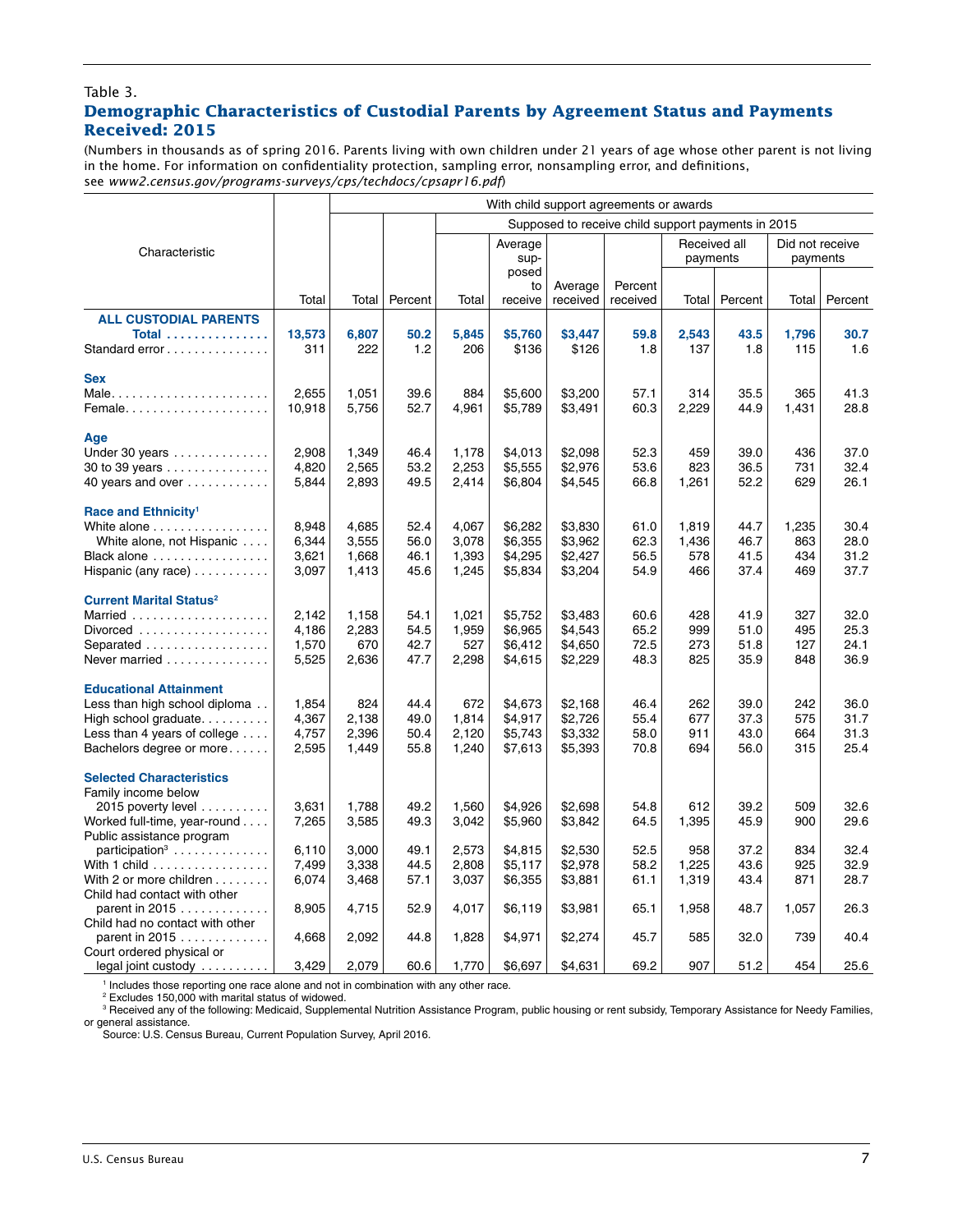

# **POVERTY**

The poverty rate of all custodialparent families with children under 21 years of age in 2015 was 26.8 percent, 10 percentage points higher than the poverty rate of all families with children under 18 years old

(16.3 percent).10 Approximately 7.0 million (31.1 percent) of all children in custodial-parent families lived in poverty in 2015 (Table 1).

Poverty rates vary greatly among types of custodial-parent families. The poverty rate of custodial-mother families in 2015 (29.2 percent) was significantly higher than the poverty rate for custodial-father families (16.7 percent) (Detailed Table 4).

Custodial parents who had more children had a greater likelihood to be living below poverty. Among custodial mothers with one child, 22.1 percent were in poverty.

<sup>10</sup> See Detailed Table 4 "Poverty Status of Families, by Type of Family, Presence of Related Children, Race, and Hispanic Origin" at <www .census.gov/data/tables/time-series/demo /income-poverty/historical-poverty-people .html>. Estimates for poverty for families with children under 18 years of age are from the 2016 Annual Social and Economic Supplement, for which information on the source of the data and accuracy of the estimates is available at <www2.census.gov/library/publications/2016 /demo/p60-256sa.pdf>.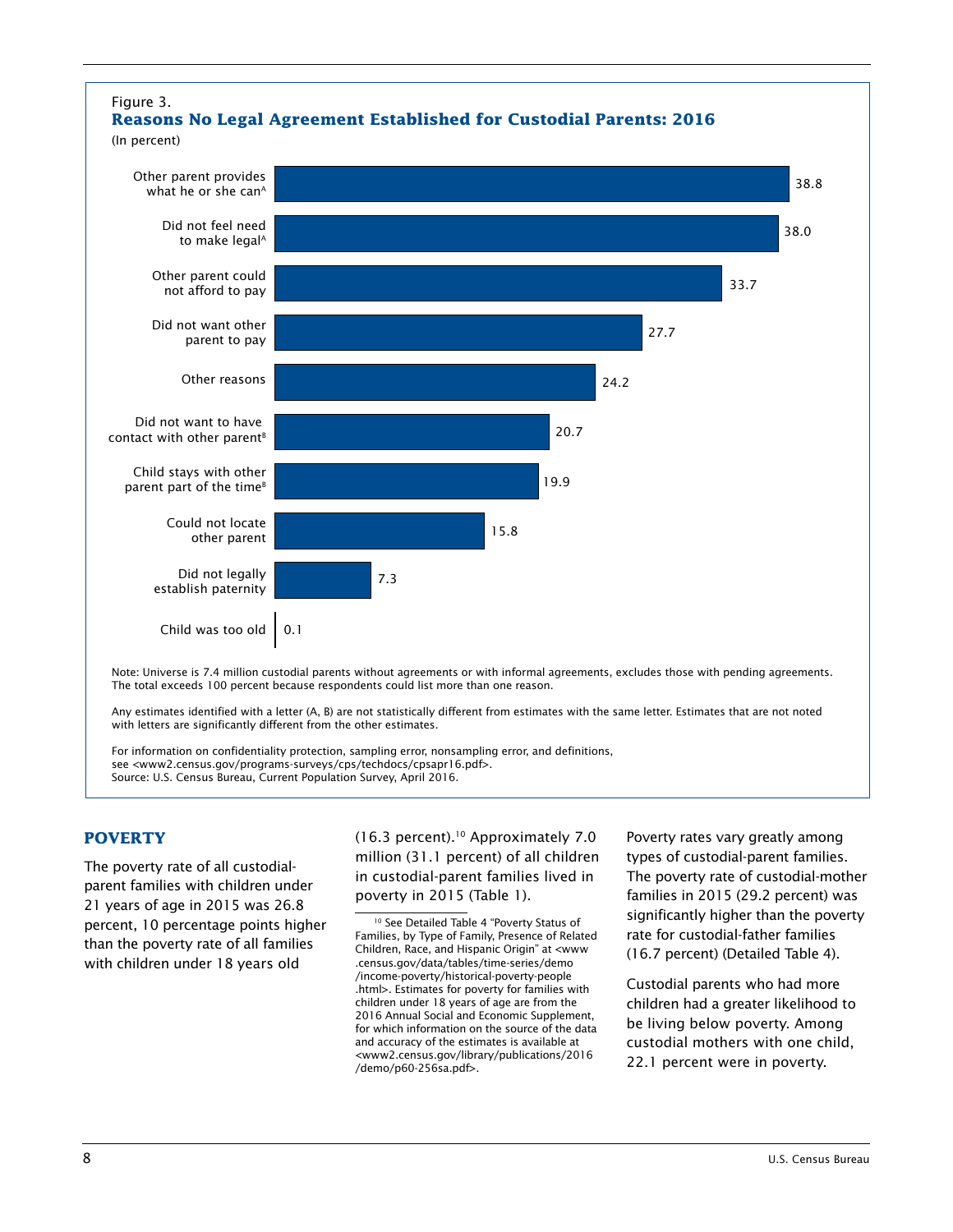#### **Child Support Paid**

In 2010, the Current Population Survey (CPS) Annual Social and Economic Supplement (ASEC) began asking a series of additional questions about a variety of topics in order to develop a Supplemental Poverty Measure (SPM) to serve as an additional indicator of economic well-being. Included were questions that asked respondents if they had children living elsewhere and how much child support they paid during the previous calendar year.

Analysis of these data show that 2.2 million people reported paying child support for their children in 2015, 1.8 million less than the number of custodial parents who reported receiving child support in 2015 (4.0 million) in the 2016 CPS Child Support Supplement (CSS). The annual mean amount of child support paid in 2015 from the CPS ASEC was \$7,357. These payments may have been paid directly to the custodial

parent, or to the state child support enforcement agency, which, depending on the state, may have passed all, some, or none of these payments on to the custodial parent. This annual mean amount of child support paid was approximately \$3,900 more than the average mean amount of child support reported as received by custodial parents who were supposed to receive support in 2015 from the 2016 CPS CSS.

For additional information about the SPM and the data collected, please see <www.census.gov /topics/income-poverty/supplemental-poverty -measure.html>.

For information about how child support paid is collected in CPS, please see <www.census.gov /content/dam/Census/library/working-papers/2011 /demo/spm-cps-sipp-cs-paid-comparison.pdf>.

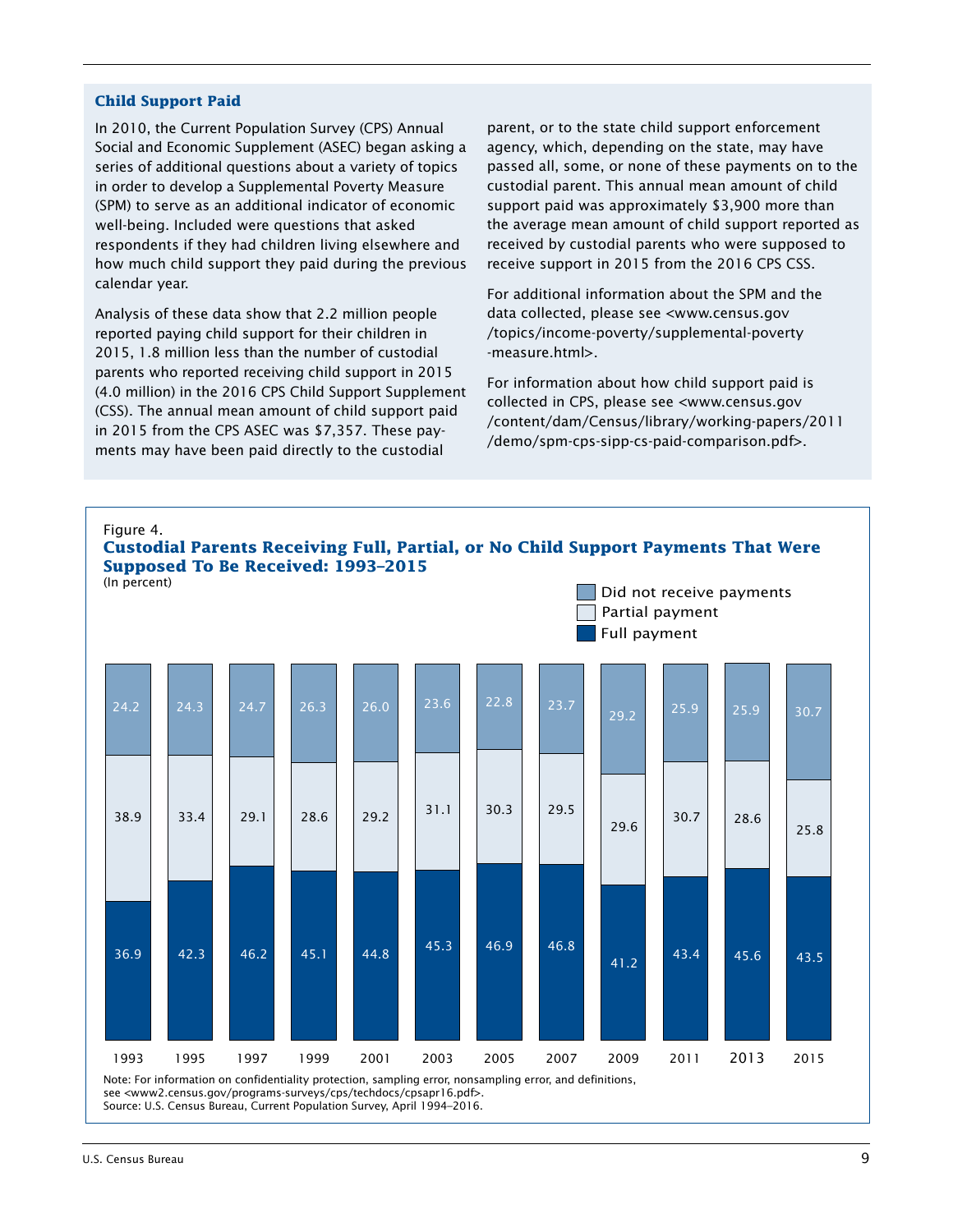

The poverty rate increased to 30.0 percent for those with two children and 52.3 percent for custodial mothers with three or more children in their family (Detailed Table 4).

# **EMPLOYMENT AND PARTICIPATION IN GOVERNMENT ASSISTANCE PROGRAMS**

One-half (50.0 percent) of custodial mothers were employed full-time, year-round in 2015 while

19.9 percent did not have a job. Full-time, year-round employment for custodial fathers in 2015 was higher, 68.2 percent. For custodialparent families below poverty, 15.5 percent were employed full-time, year-round while 43.5 percent were not employed in 2015 (Figure 2).<sup>11</sup>

In 2015, custodial mothers were more likely than custodial fathers to participate in at least one public assistance program (48.5 and 30.5 percent, respectively).<sup>12</sup> Benefits from the Supplemental Nutrition Assistance Program (SNAP), previously referred to as food stamps,

<sup>11</sup> The proportion of custodial parents below poverty that were not employed (43.5 percent) was not statistically different from the proportion who worked part-time or partyear (41.0 percent).

<sup>12</sup> Public assistance program participation includes those directly receiving, or in a household where someone receives at least one of the following benefits: Medicaid, SNAP, public housing or rent subsidy, Temporary Assistance for Needy Families (TANF), or general assistance.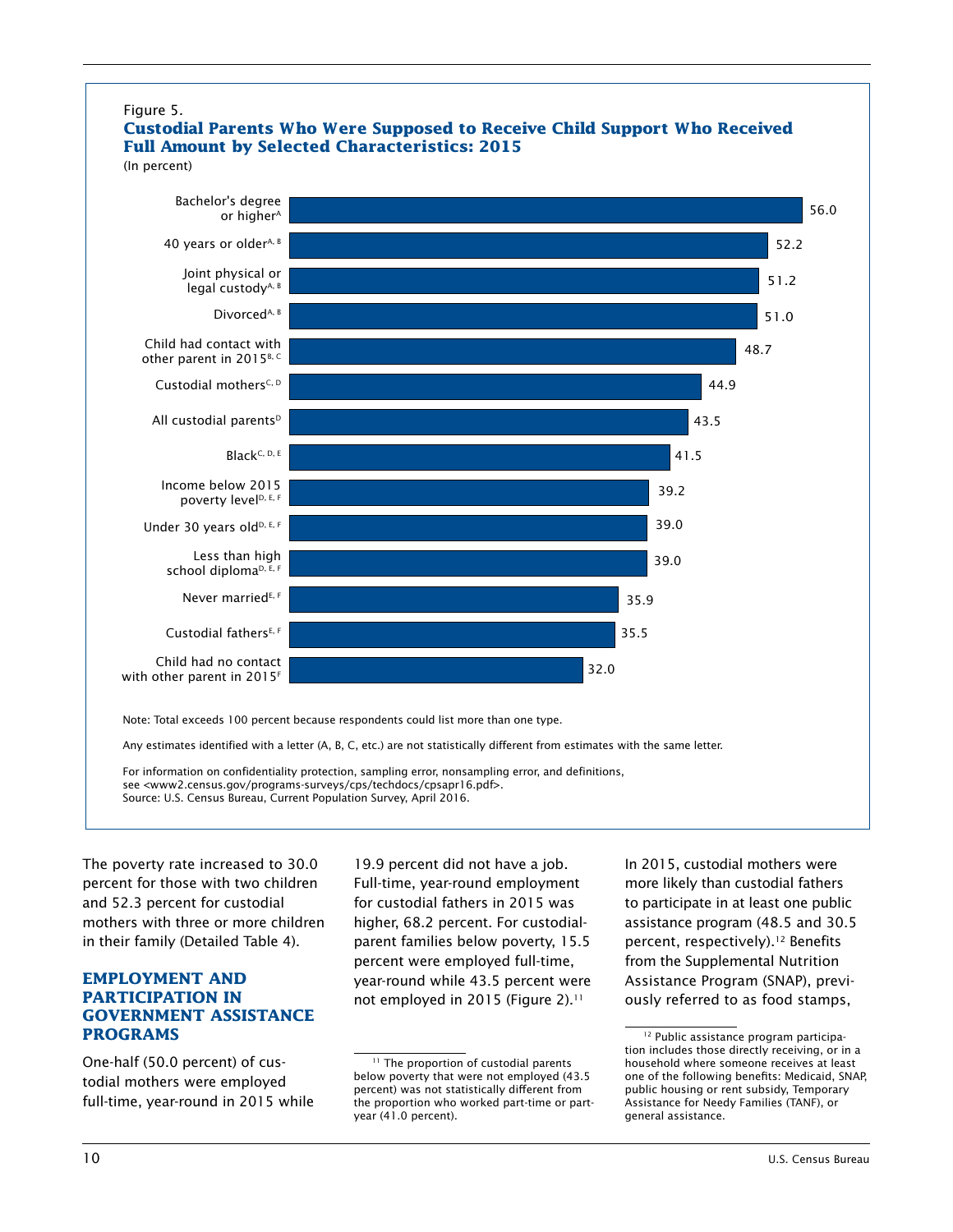were received by 36.6 percent of custodial mothers and 20.4 percent of custodial fathers in 2015 (Detailed Table 4).

# **CHILD SUPPORT AGREEMENTS AND CUSTODY**

One-half (50.2 percent) of all 13.6 million custodial parents had a court order, child support award, or some other type of agreement to receive financial support from the noncustodial parent(s) in 2016 (Table 3). Of the 6.8 million custodial parents with child support agreements, 87.9 percent reported that these agreements were formal legal orders established by a court or other government entity—while 12.1 percent reported informal agreements or understandings. Custodial mothers were more likely to have a child support order or agreement in place (52.7 percent) than were custodial fathers  $(39.6$  percent).<sup>13</sup>

Child support order or agreement rates varied by other demographic characteristics of custodial parents. Custodial parents who were under 30 years of age, Black, Hispanic, never married, separated, lived with one child, or had less than a high school education tended to have lower rates of child support orders or agreements (about 45 percent).<sup>14</sup>

<sup>14</sup> The proportion of custodial parents under 30 years old with child support agreements (46.4 percent) was not statistically different from the proportion who were 40 years or older (49.5 percent). The proportion of custodial parents with less than a high school education and child support agreements (44.4 percent) was not statistically different from the proportions of those who were high school graduates (49.0 percent) or those with some college (50.4 percent).



# **Average Aggregate Child Support Received and Not Received for Child Support That Was Supposed To Be Received: 1993–2015**



For information on confidentiality protection, sampling error, nonsampling error, and definitions, see <www2.census.gov/programs-surveys/cps/techdocs/cpsapr16.pdf>. Source: U.S. Census Bureau, Current Population Survey, April 1994–2016.

Custodial parents who were non-Hispanic White, divorced, married, had a bachelor's degree or higher, or lived with two or more children from a noncustodial parent in 2016 had higher rates of child support orders or agreements (about 55 percent). Custodial parents with court-ordered physical or legal joint custody had a child support order or agreement rate of 60.6 percent in 2016 (Table 3).<sup>15</sup>

For about half (48.2 percent) of the 6.8 million custodial parents who had some type of order or agreement for child support in 2016, noncustodial parents had visitation privileges with their children but did not have shared legal or

physical custody. An additional 30.5 percent included some type of joint-custody arrangement (physical and/or legal), and 21.3 percent had neither noncustodial parental visitation nor any type of joint custody (Detailed Table 8).

When the 7.4 million custodial parents without any type of legal agreement and those with informal agreements were asked why a legal child support agreement was not established, the top reasons cited were that the other parent(s) provided what he or she could for support (38.8 percent), that they did not feel the need to have a legal agreement (38.0 percent), and that they thought the other parent(s)

<sup>&</sup>lt;sup>13</sup> An informal agreement is any written or verbal agreement or understanding that was never approved or ordered by a court or a government agency and is generally considered not legally binding. See Detailed Table 8 at <www.census.gov/data/tables/2015 /demo/families/p60-262-tables.html>. The proportion of custodial parents with agreements (50.2 percent) was not statistically different from the proportion of custodial mothers with agreements (52.7 percent).

<sup>&</sup>lt;sup>15</sup> The proportion of custodial parents with a bachelor's degree or higher and child support agreements (55.8 percent) was not statistically different from the proportion of those with some college (50.4 percent).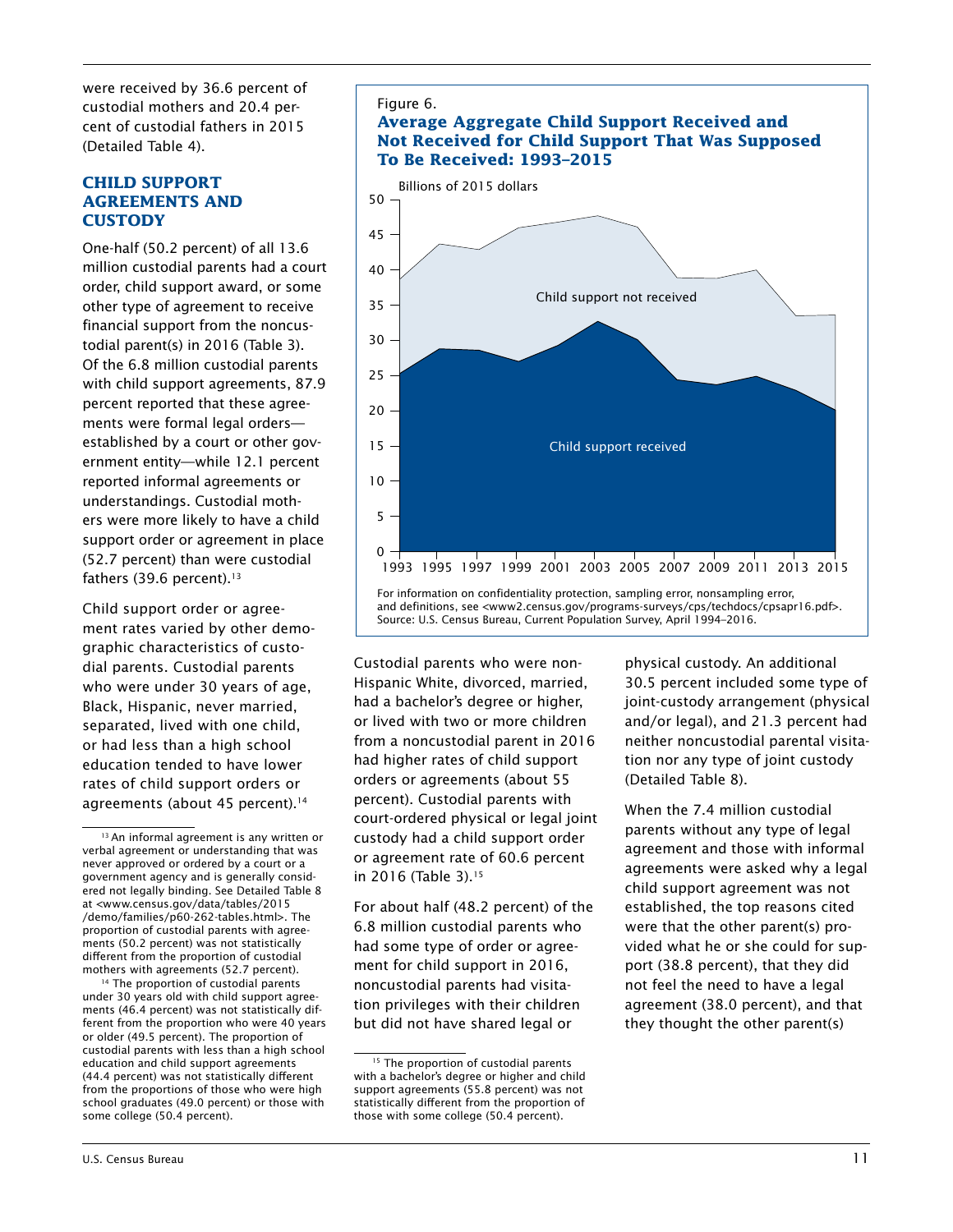could not afford to pay child support (33.7 percent).<sup>16</sup>

# **CHILD SUPPORT RECEIPT**

Of the 6.8 million custodial parents with child support agreements or orders, 5.8 million (85.9 percent) were supposed to receive child support payments from the noncustodial parents in 2015. The remaining 1 million custodial parents with child support agreements or awards were not supposed to receive child support payments because either their child(ren) was too old, the noncustodial parent had died, the family lived together part of the year before the interview, or some other reason (Detailed Table 4).

In 2015, about 7 in 10 (69.3 percent) custodial parents who were supposed to receive child support from noncustodial parents received either full or partial child support payments. Approximately 43.5 percent of custodial parents received all payments they were supposed to receive, while 25.8 percent received partial payments. The remaining 30.7 percent of custodial parents who were supposed to receive child support in 2015 received no payments.

Custodial mothers were more likely to receive full child support payments in 2015 (44.9 percent) than custodial fathers (35.5 percent). A larger proportion of custodial fathers did not receive any child support payments in 2015 (41.3 percent)

than custodial mothers (28.8 percent) (Figure 4, Table 3).<sup>17</sup>

For the 1.6 million custodial parents below poverty and who were supposed to receive child support in 2015, 39.2 percent received full payments, 28.1 percent received partial payments, and 32.6 percent received none—proportions that were not statistically different from each other (Table 3).

Receipt of full child support differed by the demographic characteristics of the custodial parent. In 2015, 56.0 percent of custodial parents who had an education of a bachelor's degree or higher and were supposed to receive child support received the full amount. Only 32.0 percent of custodial parents with children who had no contact with their other parent received the full amount of child support that was supposed to be received. In situations where there was courtordered physical or legal joint custody of children, 51.2 percent of custodial parents received full child support (Figure 5).<sup>18</sup>

<sup>18</sup> The proportion of custodial parents with a bachelor's degree or higher who received full child support that was supposed to be received in 2015 (56.0 percent) was not statistically different from the proportion of custodial parents that was supposed to receive support who had joint physical or legal custody and received the full amount of child support (51.2 percent).

# **AMOUNTS OF CHILD SUPPORT**

In 2015, custodial parents with legal orders or informal agreements were supposed to receive, on average, \$5,760, or approximately \$480 per month. The median amount of child support supposed to be received in 2015 was \$4,200, meaning half of custodial parents were supposed to receive less than that amount and half were supposed to receive more. Among custodial parents who had agreements for child support, a total of \$33.7 billion in child support payments was supposed to be received in 2015 (Detailed Table 1).

The mean annual amount of child support received by custodial parents with agreements and who were supposed to receive support payments from those agreements in 2015 was \$3,447 or \$287 per month. However, the median annual amount of child support received was lower, \$1,656.

A total of \$20.1 billion of child support that was supposed to be received was reported as received by custodial parents, amounting to 59.8 percent of the \$33.7 billion that was supposed to be received (Detailed Table 1, Figure 6).<sup>19</sup>

In 2015, custodial mothers received \$17.3 billion of the \$28.7 billion in support that was supposed to be received (60.3 percent), and custodial fathers received \$2.8 billion of

<sup>&</sup>lt;sup>16</sup> Respondents could choose more than one reason why a formal legal agreement was not established (Figure 3). The proportion who answered that they provided what they could for support (38.8 percent) was not statistically different from the proportion who answered that they did not feel need to make legal (38.0 percent).

<sup>&</sup>lt;sup>17</sup> The proportion of custodial mothers who received full child support that was supposed to be received in 2015 (44.9 percent) was not statistically different from the proportion of custodial fathers that was supposed to receive support who did not receive any payments (41.3 percent). The proportion of custodial fathers who received full child support that was supposed to be received in 2015 (35.5 percent) was not statistically different from the proportion of custodial fathers that was supposed to receive support who did not receive any payments (41.3 percent), or the proportion of custodial mothers who was supposed to receive child support who received none (28.8 percent).

<sup>19</sup> Overall, custodial parents reported receiving \$21.9 billion directly from noncustodial parents for support of their children in 2015, which included \$1.8 billion received by 506,000 parents without current awards or agreements. Custodial parents receiving child support without current awards include those with awards for children past the age of eligibility for payments, those with awards officially starting after 2015, and those with no legal awards or informal arrangements. These parents received a mean annual amount of \$3,521 in child support in 2015, not statistically different from the mean child support received by custodial parents who were supposed to receive child support (\$3,447).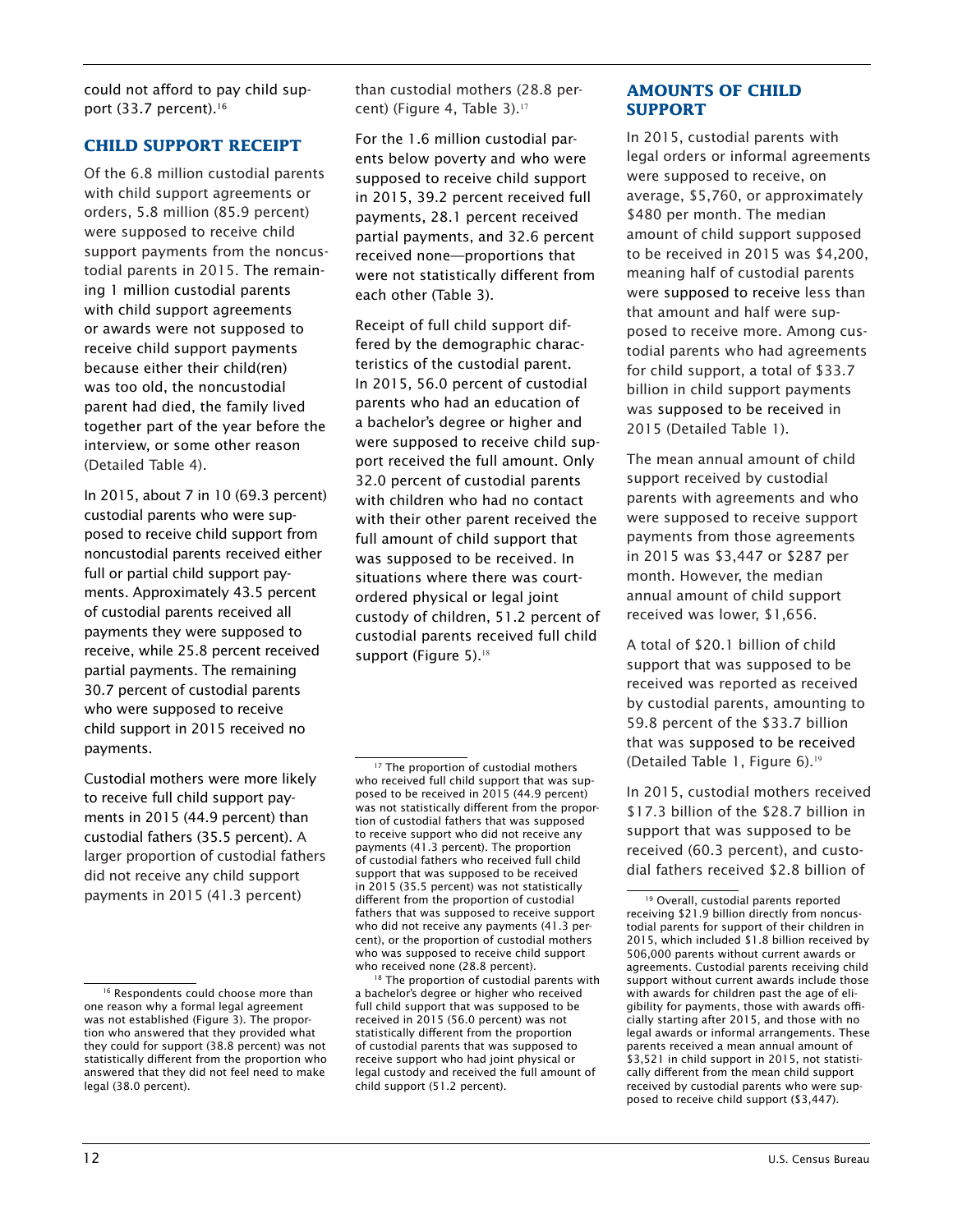

the \$5.0 billion that was supposed to be received (57.1 percent). The proportions of the amounts of child support received by custodial mothers, custodial fathers, and all custodial parents were not statistically different from each other (Detailed Table 1).

#### **CHILD SUPPORT AND INCOME**

For the 5.8 million custodial parents who were supposed to receive child support, the 2015 mean annual personal income amounted to \$34,812. The mean annual family income (\$54,039) and mean annual household income (\$60,346) amounts were higher. The 2015 mean household income for custodial fathers who were supposed to receive child support (\$73,308) was statistically higher than the mean household income

or custodial mothers who were to receive support (\$58,036).20

The mean annual child support amount of \$3,447 received by the 5.8 million custodial parents who were supposed to receive child support payments represented 9.9 percent of their personal income. The mean annual amount of child support received by the 4.0 million custodial parents who received at least some of the support they were supposed to receive (\$4,976) represented 13.7 percent of their mean personal income in 2015 (\$36,263). Child support represented 8.2 percent of personal income for the 1.5 million parents who received only part of the full support they were supposed to receive and 16.4

percent for the 2.5 million custodial parents who received all child support that they were supposed to receive (Detailed Table 5).

Among the 5.8 million custodial parents who were supposed to receive child support in 2015, 1.6 million or 26.7 percent had family incomes below the poverty threshold. If all of these custodial parents had received the full amount of child support they were supposed to receive, their average annual income amounts would have increased by \$2,313. This would have changed the number of custodial-parents families below the poverty line to 1.4 million (not statistically different from 1.6 million) and their poverty rate to 24.1 percent (not statistically different from 26.7 percent) (Detailed Table 7).

Child support was more important for some lower income parents, representing a substantial portion of income. For example, among custodial parents below poverty who received full payments, the mean annual child support received in 2015 (\$5,445) represented over half (58.0 percent) of their mean personal income (Detailed Table 6).

The 2015 mean personal income for the 1.8 million custodial parents who had support agreements but received no child support payments was \$31,542, and for the 6.8 million custodial parents with no support agreements, their mean personal income was \$33,143—amounts not statistically different from each other (Detailed Table 5).<sup>21</sup>

# **NONCASH CHILD SUPPORT**

In 2015, 61.3 percent of all custodial parents reported receiving at least one type of noncash support for their children, such as gifts or coverage of expenses, from the noncustodial parent(s). Custodial

<sup>20</sup> See Detailed Table 1 at <www.census .gov/data/tables/2015/demo/families /p60-262-tables.html>. The mean annual household income of custodial parents who were to receive child support in 2015 (\$60,346) was not statistically different from the mean annual household income of custodial mothers who were to receive support (\$58,036).

<sup>21</sup> See Detailed Tables 4, 5, and 6 at <www.census.gov/data/tables/2015 /demo/families/p60-262-tables.html>.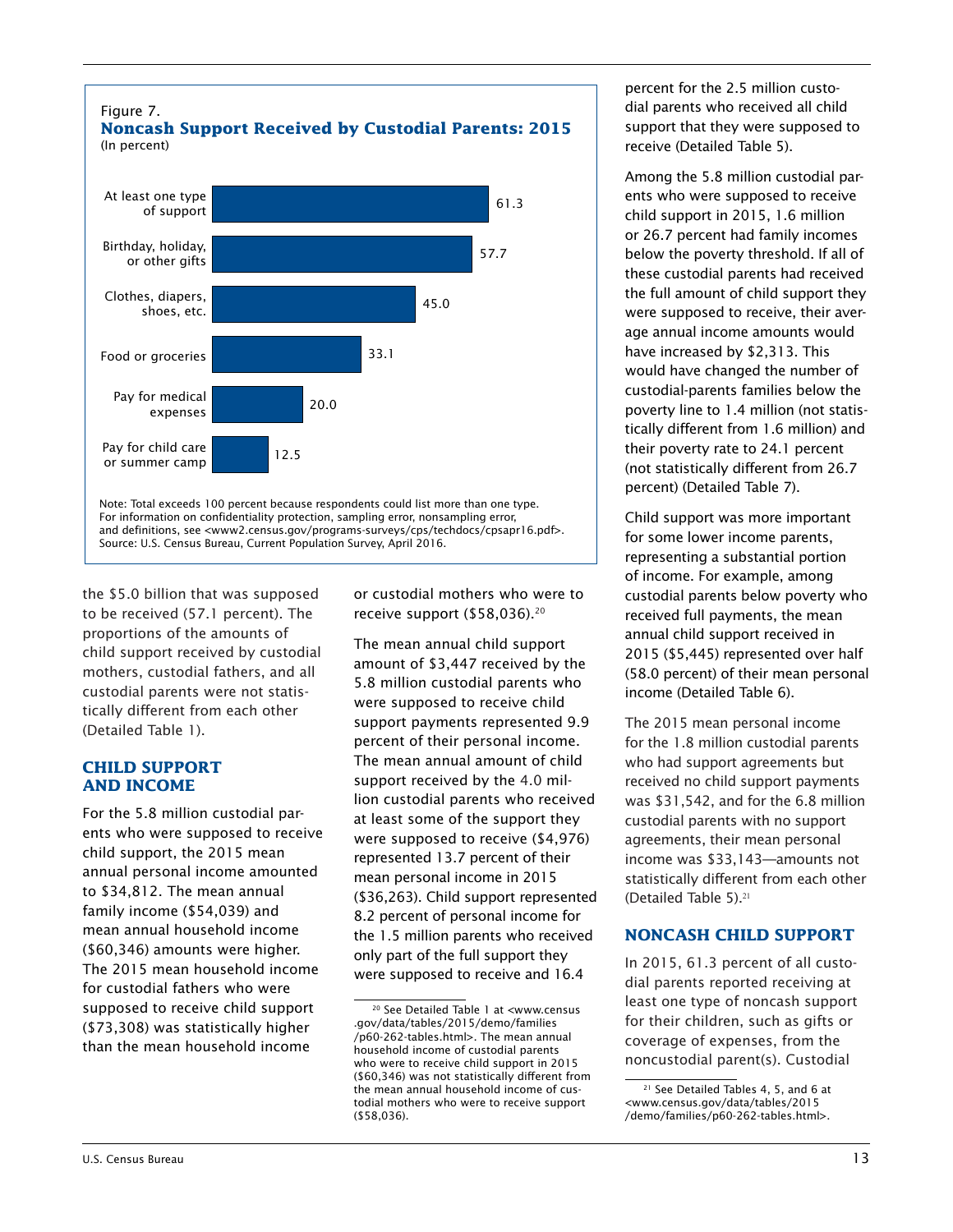parents with child support agreements were more likely to receive some type of noncash support (63.4 percent) than those without agreements (59.1 percent) (Detailed Table  $9$ ). $22$ 

The most common type of noncash support received was gifts for birthdays, holidays, or other occasions (57.7 percent), followed by clothes (45.0 percent), food or groceries (33.1 percent), medical expenses other than health insurance (20.0 percent), and full or partial payments for child care or summer camp (12.5 percent) (Figure 7).<sup>23</sup>

# **CONTACT WITH GOVERNMENT FOR ASSISTANCE**

In 2016, 21.7 percent of all custodial parents had ever contacted a child support enforcement office (IV-D office), state department of social services, or other welfare or TANF office for child supportrelated assistance. Contacts were made for many reasons. The reason provided most frequently was to collect child support that was supposed to be received (27.2 percent). Some of the other reasons included to establish a legal agreement or court award (22.8 percent), to obtain TANF or Medicaid (18.1 percent), and to locate the noncustodial parent(s) (10.9 percent) (Detailed Table 2).

23 The total of percentages exceeds 100 because more than one type of noncash support may have been received. See Detailed Table 9 at <www.census.gov/data /tables/2015/demo/families/p60-262-tables .html>.

#### **HISTORICAL STATISTICS— DEMOGRAPHIC**

The number of custodial parents has varied somewhat over the past 22 years, however, the number of custodial parents in 2016 (13.6 million) was not statistically different from the number in 1994. What has changed is the increase in the proportion of fathers who are custodial parents. In 1994, one of every six custodial parents were fathers (16.0 percent), and by 2016, that proportion reached 1 in 5  $(19.6$  percent).<sup>24</sup>

The age of custodial parents has increased over the past 22 years. In 1994, one-quarter (25.4 percent) of custodial mothers were 40 years or older. By 2016, the proportion had grown to 40.1 percent. The proportion of custodial fathers who were 40 years or older increased from 44.7 to 55.2 percent during that time.<sup>25</sup>

The educational level of custodial mothers has also increased during this period. In 1994, 22.2 percent of custodial mothers had less than a high school education, and 17.1 percent had at least an associate's degree. By 2016, the proportion of custodial mothers who had not graduated from high school decreased to 13.4 percent, and the proportion with at least an associate's degree increased to 31.5 percent.

The poverty rate of custodial-parent families declined between 1993 (33.3 percent) and 2001 (23.4 percent). Since 2009, the poverty rate for all custodial parents has

not changed significantly at 26.8 percent in 2015 (Figure 1). In 1993, 14.9 percent of custodial fathers were below poverty and in 2015, a not statistically different 16.7 percent lived below poverty. The poverty rate for custodial mothers declined between 1993 (36.8 percent) and 2015 (29.2 percent).<sup>26</sup>

The level of full-time, year-round employment for custodial mothers has increased from 40.9 percent in 1993 to 50.0 percent in 2015. Custodial fathers have historically had higher full-time, year-round employment rates than custodial mothers, and the level in 2015 (68.2 percent) was not statistically different from the level in 1993 (70.2 percent).

The rate of participation in at least one public assistance program has increased for custodial parents in the last few years. Specifically, receipt of benefits from the SNAP, commonly referred to as food stamps, increased for custodial mothers from about one-quarter (23.5 percent) in 2007 to over onethird (36.6 percent) in 2015. The proportion in 2007 was not statistically different than the proportion in 1993, when 36.7 percent of custodial mothers received food stamp benefits.<sup>27</sup>

# **HISTORICAL STATISTICS— CHILD SUPPORT**

The proportion of custodial mothers who had child support agreements or awards increased from 59.8 percent in 1994 to 64.2

<sup>&</sup>lt;sup>22</sup> The proportion of all custodial parents receiving at least some noncash support in 2015 (61.3 percent) was not statistically different from the proportion of custodial mothers who received at least some noncash support (60.4 percent), which was not statistically different from the proportion of custodial parents without agreements that received noncash support (59.1 percent).

<sup>24</sup> See Detailed Table 4 at <www.census .gov/topics/families/child-support.tables .html>, including historic tables from 1993 to 2015 which present demographic characteristics about custodial parents in the evennumbered year afterwards, which represents the year of interview.

<sup>&</sup>lt;sup>25</sup> The proportion of custodial mothers who were 40 years or older in 2016 (40.1 percent) was not statistically different from the proportion of custodial fathers who were 40 years or older in 1994 (44.7 percent).

<sup>&</sup>lt;sup>26</sup> The proportion of custodial parents below poverty in 1993 (33.3 percent) was not statistically different from the proportions of custodial mothers below poverty in 1993 (36.8 percent) and 2015 (29.2 percent). The proportion of custodial parents below poverty in 2015 (26.8 percent) was not statistically different from the proportion of custodial mothers below poverty in 2015 (29.2 percent).

<sup>&</sup>lt;sup>27</sup> See Detailed Table 4 available at <www.census.gov/topics/families /child-support.tables.html>.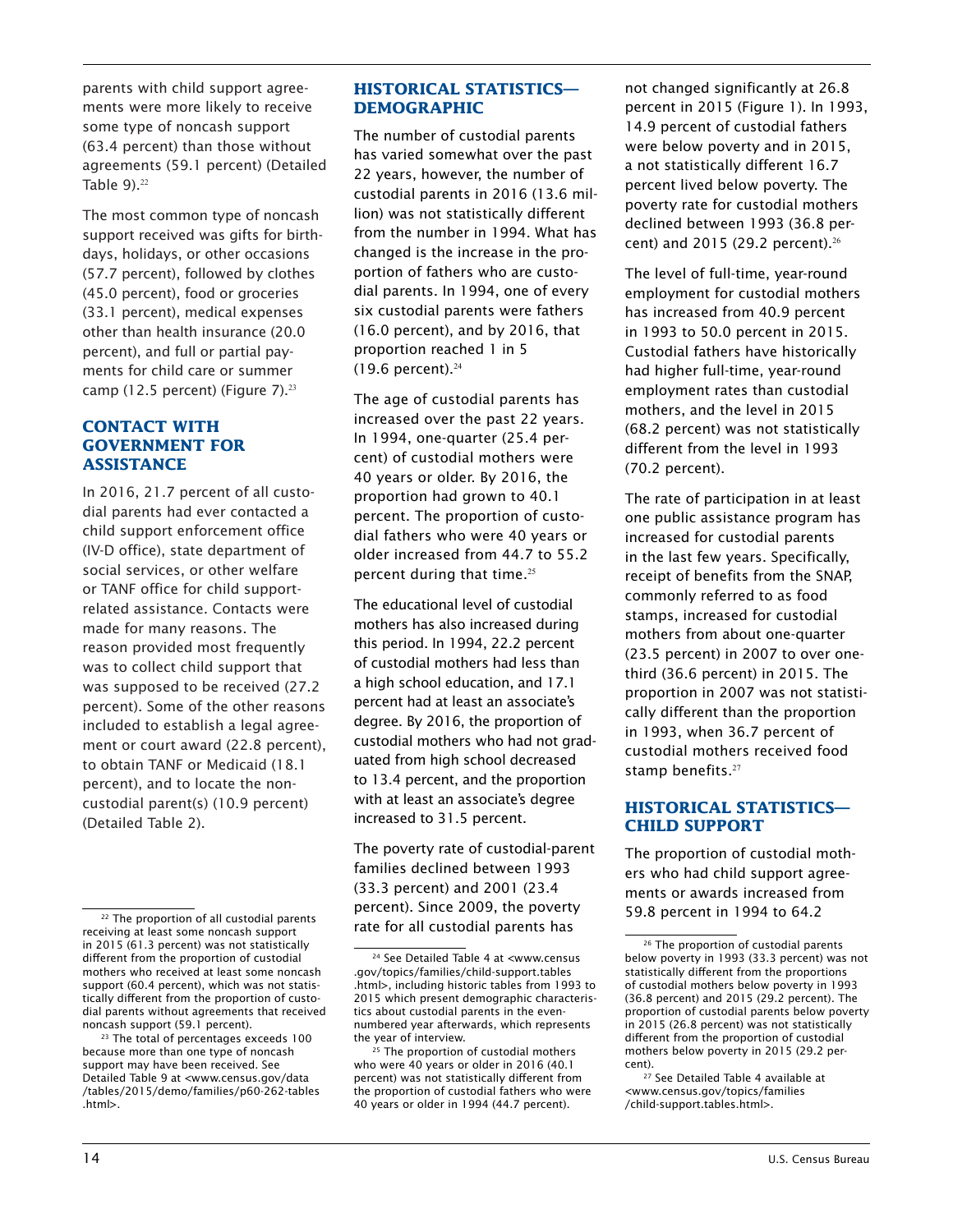percent in 2004. Since that time the percentage has declined to 52.7 percent. Historically, the proportion of custodial fathers with child support agreements has been considerably lower than that of custodial mothers and the proportion of custodial fathers with child support agreements or awards was 39.6 percent in 2016, not statistically different from the proportion in 1994 (42.2 percent) (Table 2).

In 2015, 69.3 percent of custodial parents who were supposed to receive child support received either full or partial child support payments. This was a decrease from 1993, when 75.8 percent of custodial parents who were supposed to receive support received at least some child support payments. The proportion of custodial parents who were to receive child support, but received none, increased from 24.2 percent in 1993 to 30.7 percent in 2015.

Among custodial parents who had agreements for child support, a total of \$33.7 billion in child support payments was supposed to be received in 2015, a decrease of \$14.0 billion from 2003. Much of the decrease in the aggregate amount of child support supposed to be received over the past 12 years can be attributed to the drop in the number of custodial parents who were supposed to receive support, which fell from 7.3 million to 5.8 million between 2003 and 2015.

There was no statistical difference between the average annual amount of child support that was supposed to be received in 1993 (\$5,786) and the amount that was supposed to be received in 2015 (\$5,760). The average amount of child support that was received in 2015 (\$3,447) was lower than the average amount of child support received in 1993 (\$3,778) (Table 2).

#### **SUMMARY**

Due to the prevalence of out-ofwedlock births, separation, and divorce, many children today live with one parent while their other parent lives elsewhere. Without the advantage of both parents in the same household, a large number of these custodial parents and their children are economically disadvantaged and live below poverty. The cash and noncash contributions received from noncustodial parents are often an important resource to help pay for the costs of raising children, maintaining economic stability, and increasing overall child well-being. This report has shown many of the socioeconomic characteristics of custodial parents, as well as the degree to which they receive support for their children.

# **SOURCE OF THE DATA**

The population represented (the population universe) in the CSS to the April 2016 CPS is the civilian noninstitutionalized population living in the United States. The institutionalized population, which is excluded from the population universe, is composed primarily of the population in correctional institutions and nursing homes (94 percent of the 4.0 million institutionalized people in the 2010 Census). Approximately 0.3 percent of all children under 21 years old were institutionalized in the 2010 Census.

The estimates in this report are from the 1994 through 2016 April biennial supplements to the CPS. The Census Bureau conducts the April supplement sponsored, in part, by the Office of Child Support Enforcement of the U.S. Department of Health and Human Services. Data from the April 1992 and earlier supplements are not directly comparable with data from 1994 and

later years because of changes made to the questionnaire (see Text Box "Limitations of the Data" for more detail). Because of changes made to the allocation procedures, data for custodial parents supposed to receive and receiving child support were revised starting with the April 1994 survey. Reported estimates may differ from those published previously due to these changes.

# **ACCURACY OF THE ESTIMATES**

Statistics from sample surveys are subject to sampling error and nonsampling error. All comparisons presented in this report have taken sampling error into account and are significant at the 90 percent confidence level. This means the 90 percent confidence interval for the difference between estimates being compared does not include zero. Nonsampling error in surveys may be attributed to a variety of sources, such as how the survey was designed, how respondents interpret questions, how able and willing respondents are to provide correct answers, and how accurately answers are coded and classified. To minimize these errors, the Census Bureau employs quality control procedures in sample selection, the wording of questions, interviewing, coding, data processing, and data analysis.

The CPS weighting procedure uses ratio estimation, whereby sample estimates are adjusted to independent estimates of the national population by age, race, sex, and Hispanic origin. This weighting partially corrects for bias due to undercoverage, but biases may still be present when people who are missed by the survey differ from those interviewed in ways other than age, race, sex, and Hispanic origin. How this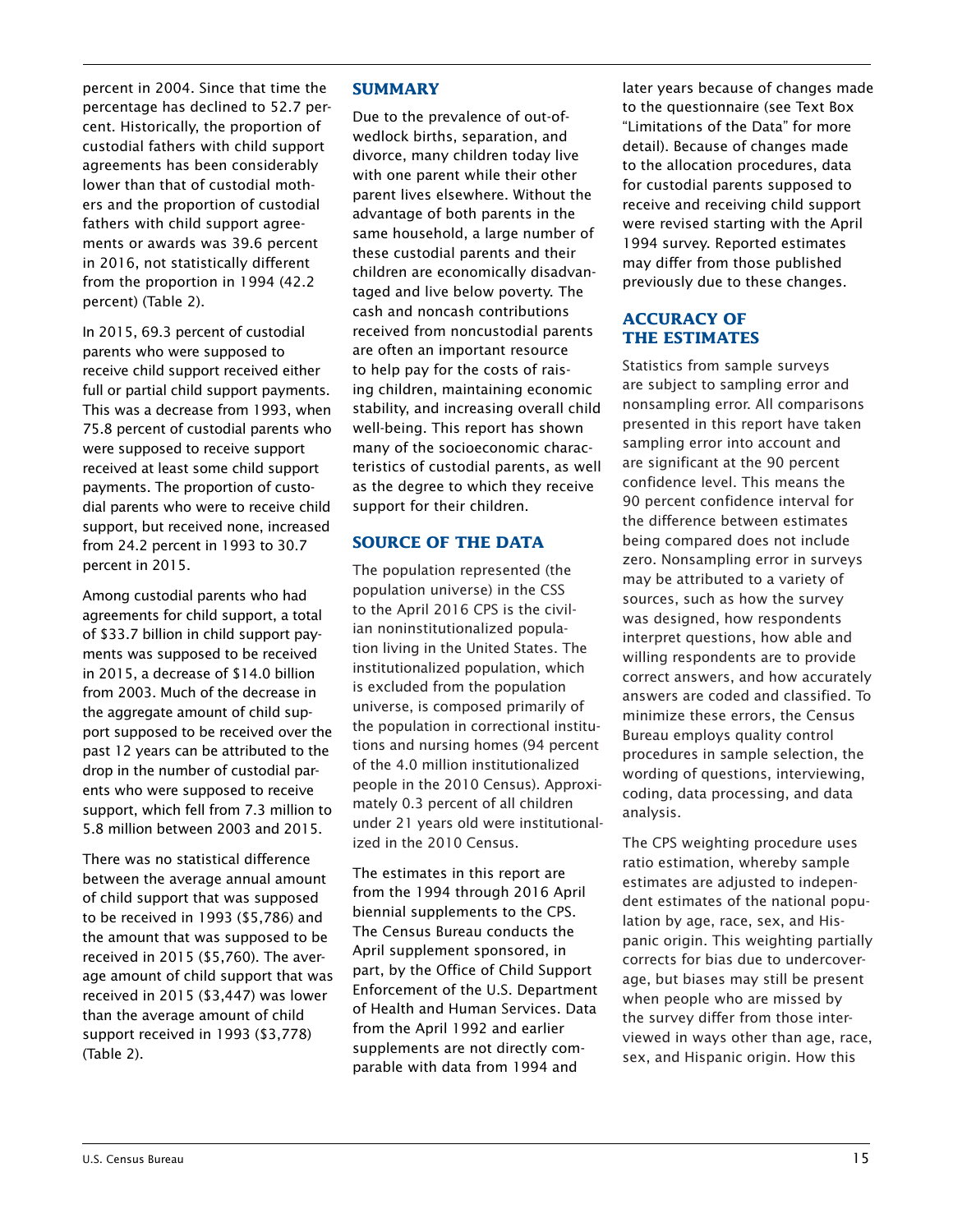weighting procedure affects other variables in the survey is not precisely known. All of these considerations affect comparisons across different surveys or data sources.

Further information on the source of the data and accuracy of the estimates, including standard errors and confidence intervals, can be found at <www2.census.gov /programs-surveys/cps/techdocs /cpsapr16.pdf> or by contacting Rebecca Hoop of the Demographic Statistical Methods Division via e-mail at <dsmd.source.and .accuracy@census.gov>.

#### **SUGGESTED CITATION**

Grall, Timothy, "Custodial Mothers and Fathers and Their Child Support: 2015," *Current Population Reports*, P60-262, U.S. Census Bureau, Washington, DC, 2018.

# **MORE INFORMATION**

Detailed tabulations, related information, and historic data are available at the "Child Support" page on the Census Bureau's Web site at <www.census.gov/topics/families /child-support.publications.html>.

For additional questions or comments, contact Timothy Grall at (301) 763-3189 or via e-mail at <Timothy.Scott.Grall@census.gov>.